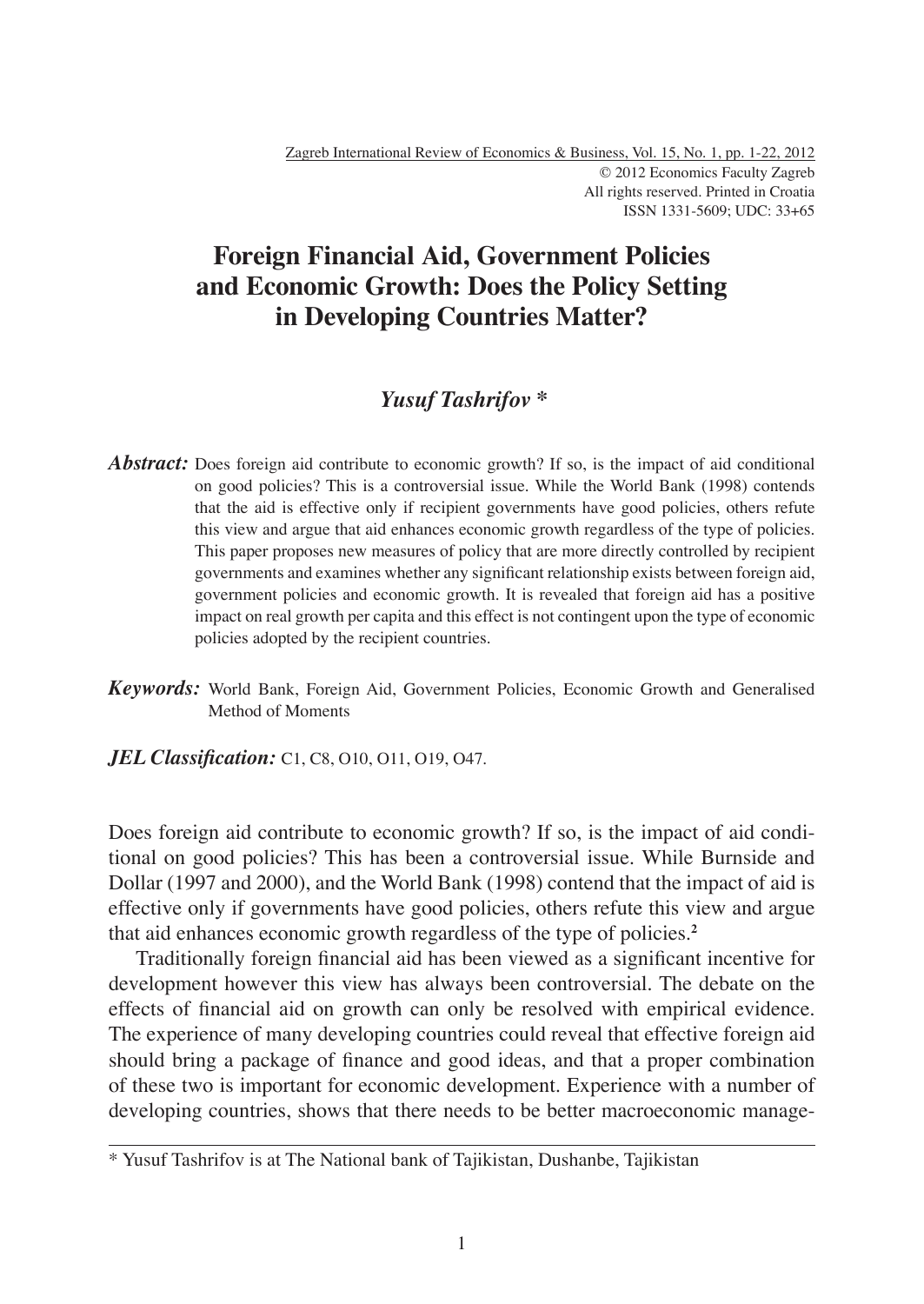ment and established institutions for effective use of foreign financial aid. Studies by Burnside and Dollar (1997, 2000) and Collier and Dollar (2001) found that foreign financial aid can raise economic growth and reduce poverty in the long run but only under a good policy environment.

A key study challenging this view is Hansen and Tarp (2001). The principal contribution of this research is to construct a different policy index variable (from that used by the extant literature) that may be more appropriate in measuring the effectiveness of foreign aid. That is why a new macroeconomic policy index containing the policy measures that recipient governments can directly control has been introduced. Using data from the World Bank (1998), five panels of four years covering the periods 1974-1977 to 1990-1993 for 56 aid-receiving developing countries examine whether any significant relationship exists between foreign aid, government policies and economic growth. The estimation strategy involved econometric techniques including the ordinary least square (pooled OLS) model, fixed-effects (FE) model, random-effects (RE) model, FE within instrument variables (IV) model, two stage least square (2SLS) model estimator and GMM (Generalised Method of Moments) using the Arellano and Bond (1991) dynamic panels model.

A key finding of this research is that the aid-policy interaction parameter, which was statistically significant in Burnside and Dollar (2000), is no longer a significant determinant even in countries with sound policy environments. However, the interaction of  $(Aid)^2$  with Policy is positive and statistically significant in most cases, indicating the presence of scale effects of aid. The coefficient of the Aid/GDP ratio is statistically significant and has positive coefficient parameters in almost all estimated regressions. An additional key finding is that the log of the initial level of income is statistically significant, thus indicating conditional convergence among the countries in the sample. Overall our regression results are more efficient than those in other studies. This addresses three key questions: (a) Does foreign financial aid contributes to economic growth? (b) Is the impact of financial aid conditional on the policy setting? and (c) Is there a conditional convergence among the countries in the sample?

The plan of this paper is as follows. Section 1 discusses the theoretical background and debate of recent aid-policy-growth empirical studies. Section 2 reviews the issue of the construction of the policy index. Section 3 sets out the model and lists the data sources.**<sup>3</sup>** Section 4 discusses the results and their broader implications. Finally, section 5 concludes.

#### **Theoretical Background and Aid-Policy-Growth Debate**

According to the Development Assistance Committee (DAC) of the Organisation of Economic Cooperation and Development (OECD) foreign financial aid consists of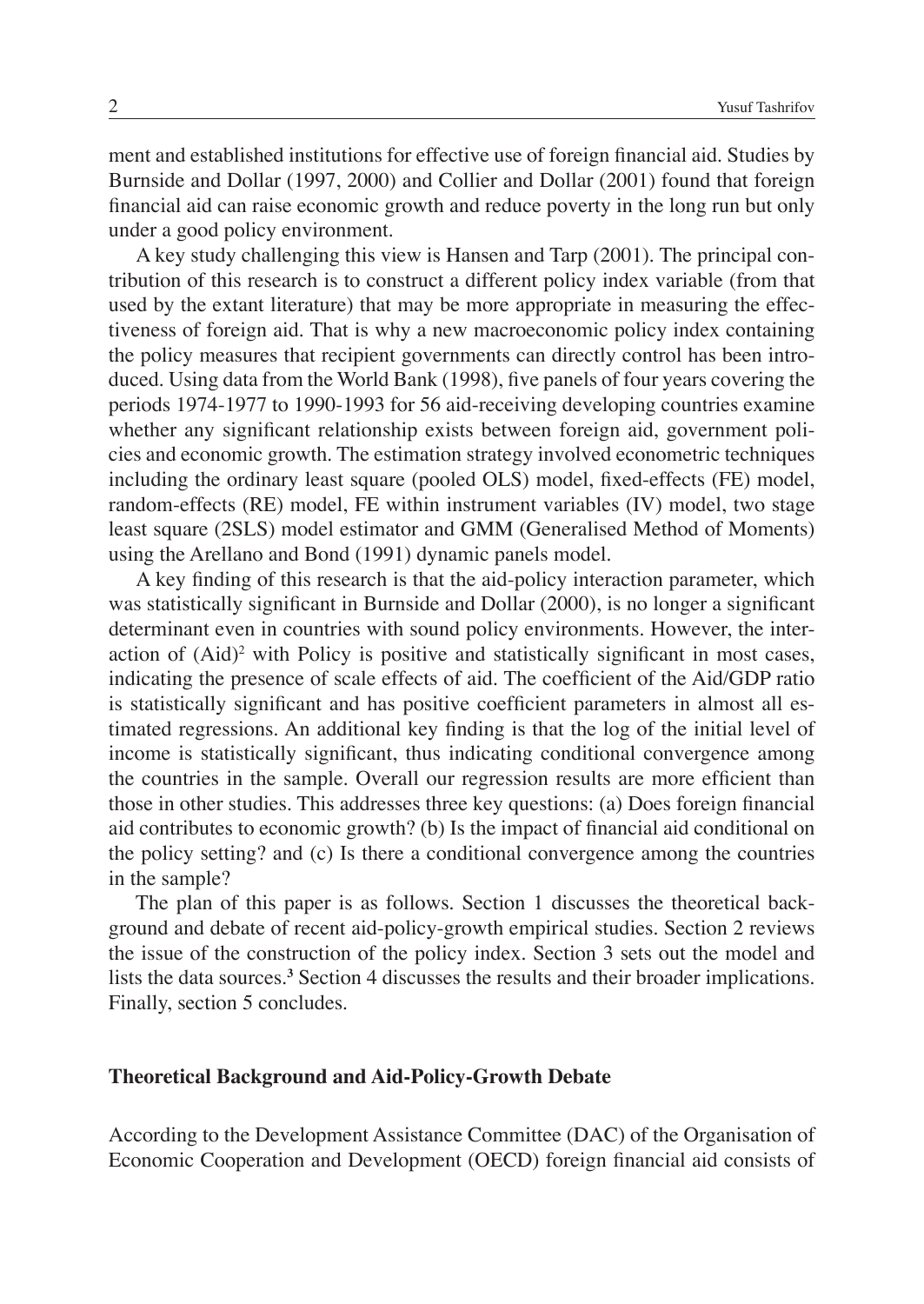grants, concessional loans and net of previous aid loans - a measure that absolves of past loans as current aid. This measure of foreign aid is called net Official Development Assistance (ODA). Foreign aid is usually associated with ODA and is targeted toward countries with low per capita income (see Figure 1).



Figure 1: Partial scatters of initial GDP per capita against foreign aid

Regardless of the recent trend of large private capital inflow to developing countries, foreign aid remains an important source of external capital to lower income countries. In some cases this amount is about eight per cent of Gross Domestic Product (World Bank, 1998).

Many developing countries have received substantial foreign aid but have shown both success and failure in terms of growth and poverty reduction. For example, Botswana and the republic of Korea have gone through crisis to rapid economic development. Foreign aid played a significant role in each transformation, contributing ideas, to support agricultural reforms and restructure of public service. Therefore financial aid has changed the lives of millions of the poor in low-income countries. On the other hand, in countries such as Zaire, Zambia, Nicaragua, and Malawi decades of large scale foreign assistance has resulted in failure (World Bank, 1998).

Thus there is substantial debate on the effect of foreign financial aid on economic growth. In an early survey, Mosely (1980) presented a historical review of the related literature and found that foreign aid stimulates economic growth. However, Vos (1988) showed that foreign aid has depressed the growth of recipient countries. Further, Gyimah-Brempong (1992), Potiowsky and Qayum (1992) and White (1992)

Note: Countries with low per capita income have received more foreign aid and vice versa. Source: Author's own calculation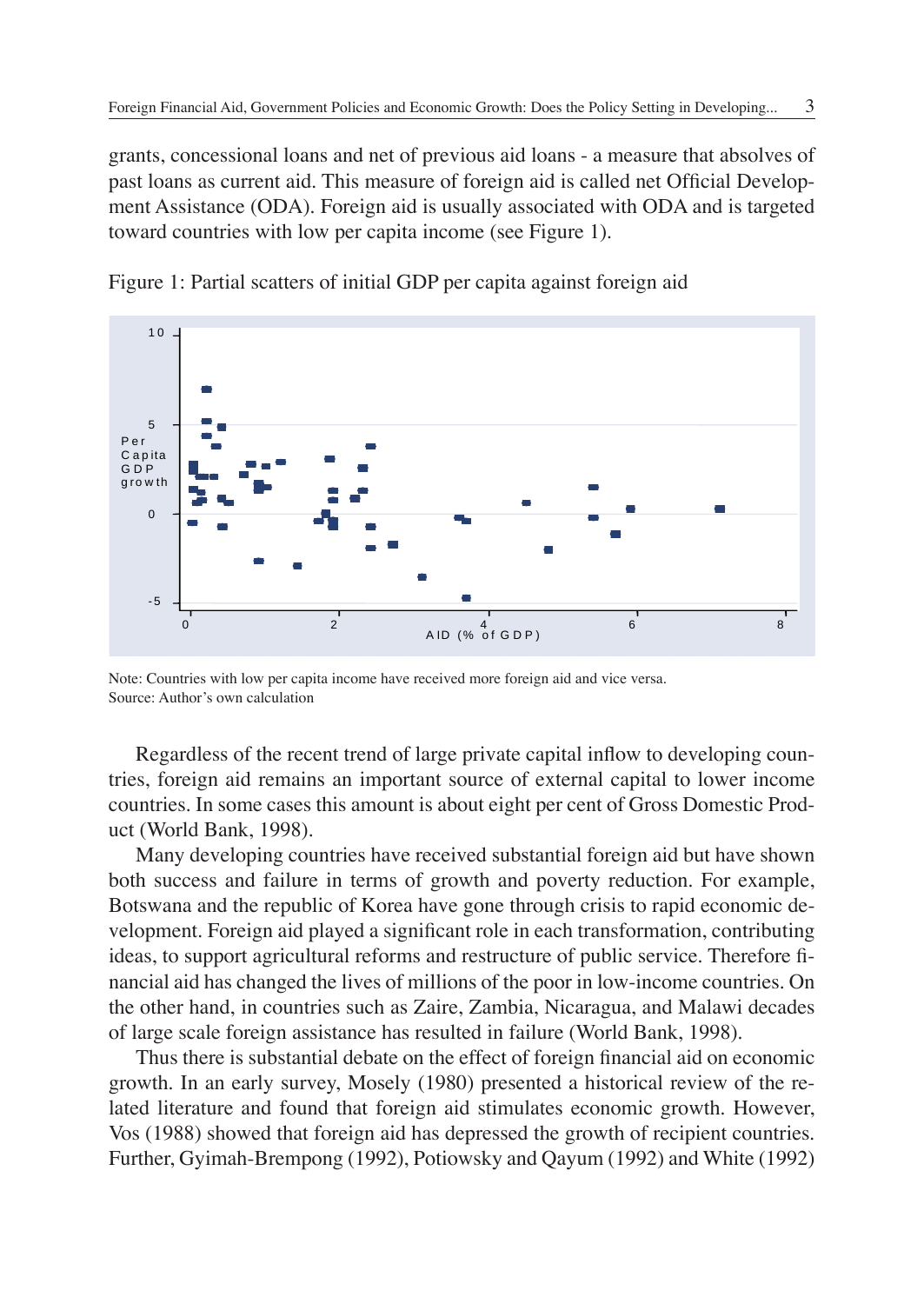found no clear evidence of the impact of foreign aid on growth of recipient countries. But the comprehensive literature survey by Hansen and Tarp (2000) of three generations of empirical aid-growth study, including the Harrod-Domar models, the reduced form models of aid-growth, and the new growth theory models concluded that a positive relationship exists between aid and growth.

Furthermore policy settings were added to the debate on the linkage between foreign aid and economic growth. Two competing views have emerged. On one hand, Burnside and Dollar (1997) and the World Bank (1998) contend that foreign aid contributes to economic growth effectively in a good policy environment, while it has had no measurable effect in countries with poor policies. Burnside and Dollar (1997: 4) say, for example: 'foreign aid accelerates growth and poverty reduction in developing countries that pursue sound economic policies. It has had no measurable effect in countries with poor policies'. The World Bank (1998: 2,14), stressed almost identically: 'financial aid works in a good policy environment... aid has a large effect when countries have sound management ... policies have a critical influence on the effectiveness of aid'. The main point is that foreign aid has a substantial positive effect on countries that pursue good policies, but has a negative effect in countries with bad policies. Their argument is that foreign aid should be reallocated in favour of poor countries with good policies.

Contrary to the World Bank (1998) and Burnside and Dollar's (2000) argument, some of the empirical literature suggests that there is indeed a positive relationship between foreign aid and economic growth, and that this is largely independent of the policy environment. Good policy does enhance growth, but is not a necessary condition for aid to be effective. The main results in this context are those of Durbarry et al. (1998), Hadjimichael et al. (1995), and Hansen and Tarp (2001) who all find a significant impact of foreign aid on economic growth, as long as the foreign aid to GDP ratio is not enormously high.

Hansen and Tarp (2001) contend that there is a robust aid-growth link even in countries hampered by an unfavourable policy environment. They argue that much is still not known about the complex links between foreign aid, policies and economic growth and critique the Burnside and Dollar (2000) and World Bank (1998) studies by pointing out that their results were sensitive to data and model specification, and most notably, the critical aid-policy interaction depended only on five observations and expansion of the sample by two per cent. In addition, a foreign aid variable was tested only in its interaction with policy. It was not quadratic, which is a rule of thumb in many empirical studies. Hansen and Tarp (2001) therefore, added quadratic aid and quadratic policy in order to re-evaluate Burnside and Dollar's (2000) findings, which were consequently nullified. The issue of which policies should be included in the policy index also added a critical edge to the debate, understanding the importance of endogeneity and exogeniety of policy variables.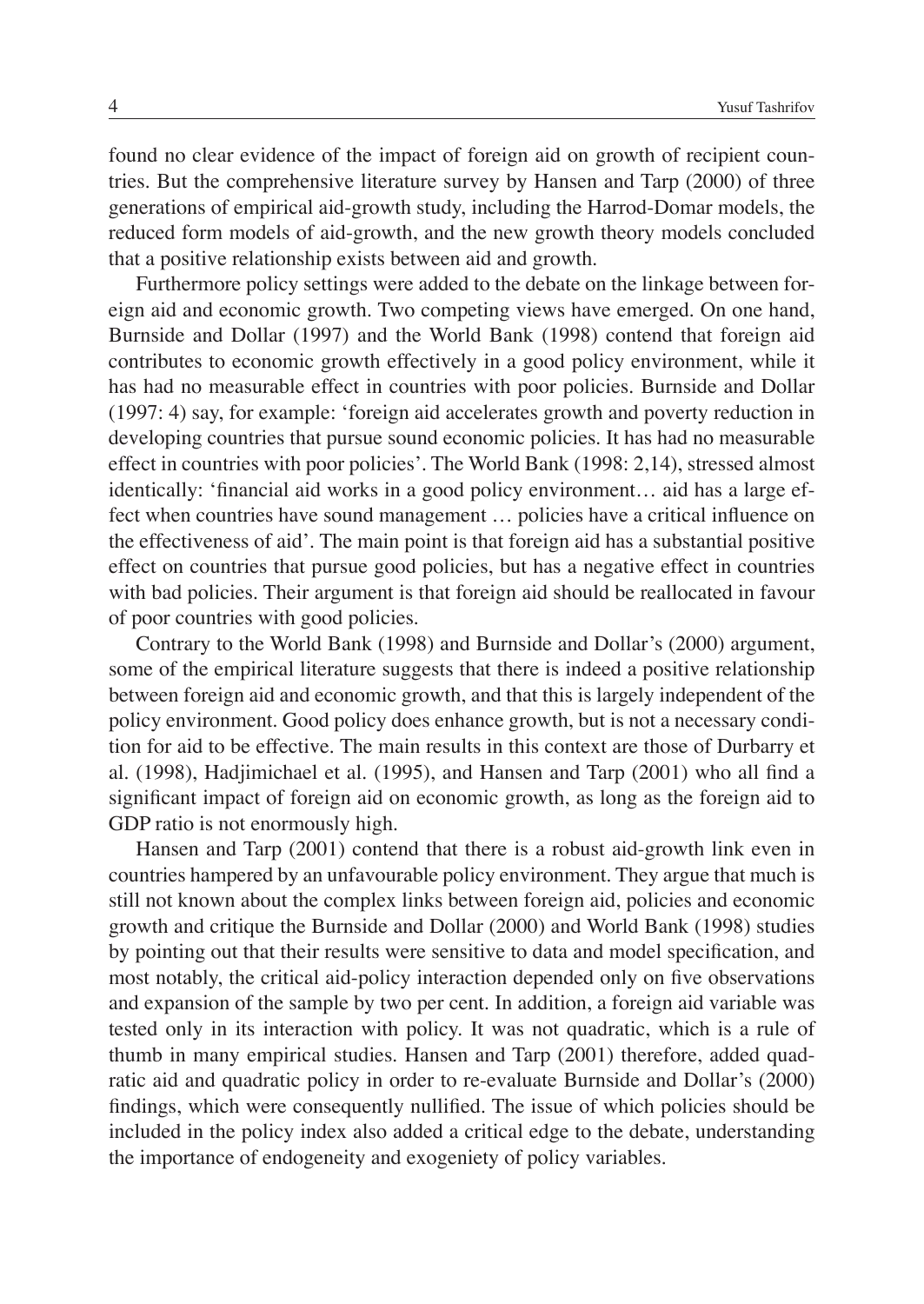A critical review of aid policies also reveals that the resources available to donors have constantly diminished since the 1980s, providing an impetus to the debate to evolve further. From the Development Assistance Committee (DAC) of the Organisation of Economic Cooperation and Development (OECD) to the Bretton Woods Institutions, donor countries and agencies increasingly focused on the responsibility of recipient countries in sharing the cost of development. A paradigm shift in foreign aid in the 1990s, is evident in the key initiatives such as the New Development Strategy of the OECD/DAC (1998) and Poverty Reduction Strategy Paper initiatives of the World Bank (1999). In both documents, the agenda of donor countries and agencies is couched in such phrases as partnership with and ownership of recipient countries in the process of development (JICA, 1998; World Bank, 2001). In addition, factors such as good governance, democracy and civil society that were previously regarded as political issues were increasingly mentioned as conditions facilitating economic growth consequent upon a program of foreign aid.

Irrespective of what perspective one holds, this debate, clearly, has left many unresolved questions both theoretical and empirical.

#### **Construction of the Policy Index**

The extant studies, which examined the linkage between aid, policy and growth, used the Burnside and Dollar (2000) policy index. This included: the budget surplus share of GDP, inflation rate, and trade openness. A combination of these was defined as a policy index and expressed in the following equation.**<sup>4</sup>**

$$
Policy = f \{ \beta (bud.sump.) + \beta (inflation) + \beta (openness) \},
$$
 (1a)

$$
Policy = 1.28 + 6.85 (bud.sum) - 1.4 (inflation) + 2.16 (openness), \qquad (1b)
$$

This study argues that the use of this policy index, especially its inclusion of inflation as a direct policy indicator, is inappropriate. Before deciding which policy variable should form the policy index, a qualification is necessary. While many types of selection are possible, the present study emphasises controllability by the government. For example, no government or central bank can directly control inflation rates unless it follows a successful inflation- targeting program. Most developing countries do not. However, they can better manage narrow money supply (M1) growth, which influences inflation rates. Hence, narrow money is a better indicator of policy than inflation. Inflation should be considered more as an outcome of a policy than a policy itself. This is also the case for budget surplus. In terms of the 'openness' variable they used Sachs-Warner's (1995) measure of openness as a dummy variable,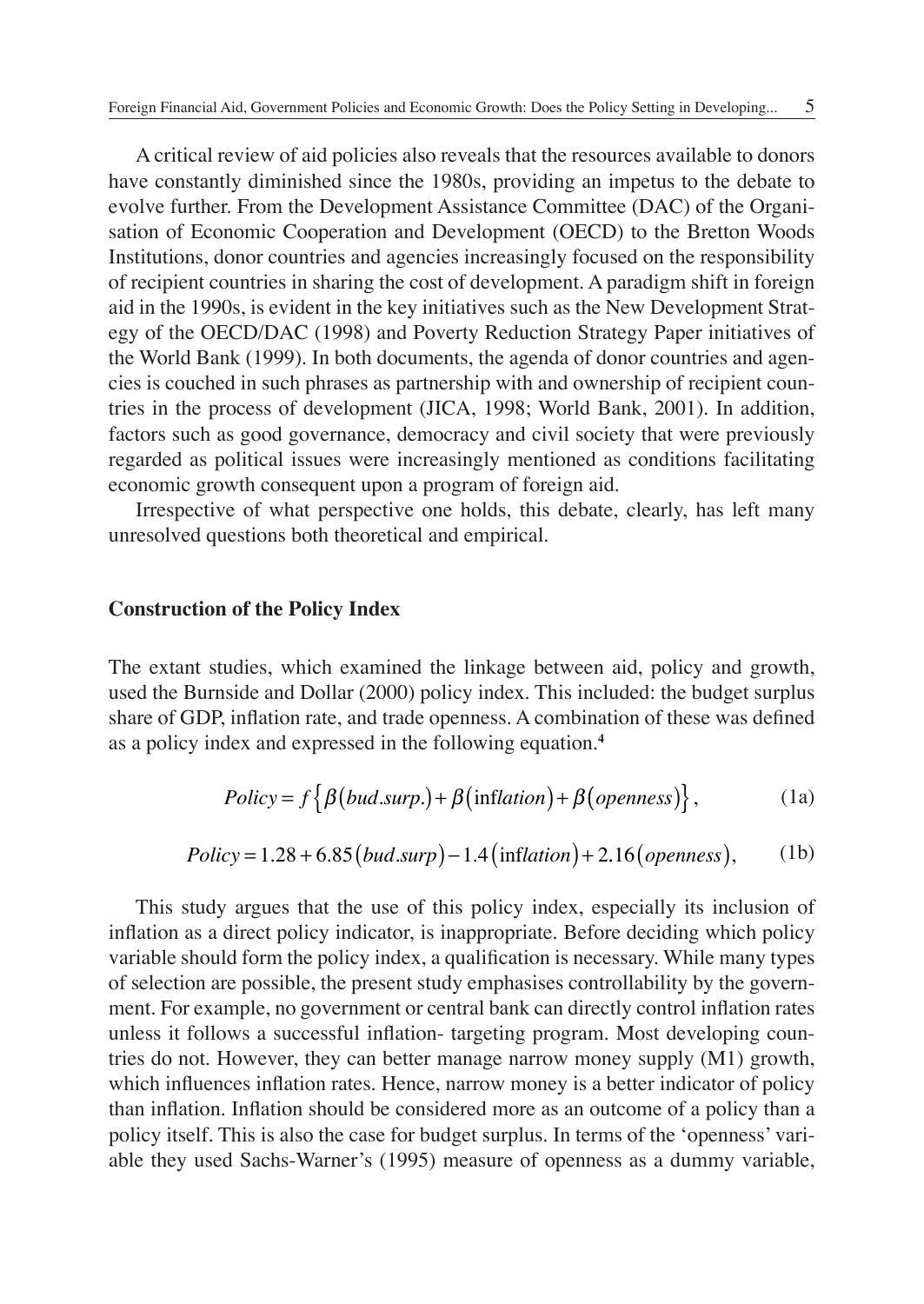which has been criticised by Rodrik and Rodriguez (2000) for being biased and not relevant in classifying the type of economy (for example, a closed economy or a socialist one).

In this research, the sum of annual weights of narrow money (annual growth), tax revenue (share of GDP), total public expenditure (share of GDP) and trade openness are used as an alternative policy index as follows:

$$
Policy = f \left\{ \beta \left( \frac{TR}{GDP} \right) + \beta \left( \frac{Exp}{GDP} \right) + \beta \left( \frac{dM1}{dt} \right) + \beta (Openness) \right\},
$$
 (2a)

$$
Policy = f \left\{ \beta \left( \frac{TR}{GDP} \right) + \beta \left( \frac{Exp}{GDP} \right) + \beta \left( \frac{dM2}{dt} \right) + \beta (Openness) \right\},
$$
 (2b)

In equation (2a), the  $\int \frac{dM}{dA}$ *dt*  $\int dM1$  $\left(\frac{dM_1}{dt}\right)$  reflects narrow money growth and in (2b), the *dM dt*  $\int$  dM2  $\left(\frac{dM2}{dt}\right)$  reflects broad money growth. Almost all developing countries use these

indicators for monetary management rate; the tax revenue share of GDP (TaxRev/ GDP) means that high tax revenue collection for the government is a greater fiscal control of the recipient government; the public expenditure share of GDP implies the government spending level, which could be spent for effective purposes and (openness)**<sup>5</sup>** is a sum of country levels of exports and imports as a share of GDP, which indicates a country degree of trade openness. All these policy variables are within government control. Replacing the model with a set of actual policy variables could be helpful in illuminating the debate on aid effectiveness.

#### **Data and Model Specification**

The data set covering the five four-year periods from 1974-1993 for 56 aid-receiving countries is used (Table A1 in Appendix). Data on the new index of policy variables is obtained from the World Development Indicators (WDI, 2001). The foreign aid variable covering aid flows originates from the OECD/DAC countries. As some data are missing for some countries, because they are either not available or not disclosed, the total number of observations is reduced. Panel data are used with observations on countries over time periods. The error term can be expressed:  $U_{it} = \mu_i + \varepsilon_{it}$  where  $\mu_i$  is a time invariant country specific effect (parameter) and  $\varepsilon_{it}$  is random noise (error).

The model used for the empirical analysis to estimate the relationship between foreign aid, good policy settings and economic growth reported in this research is specified as follows.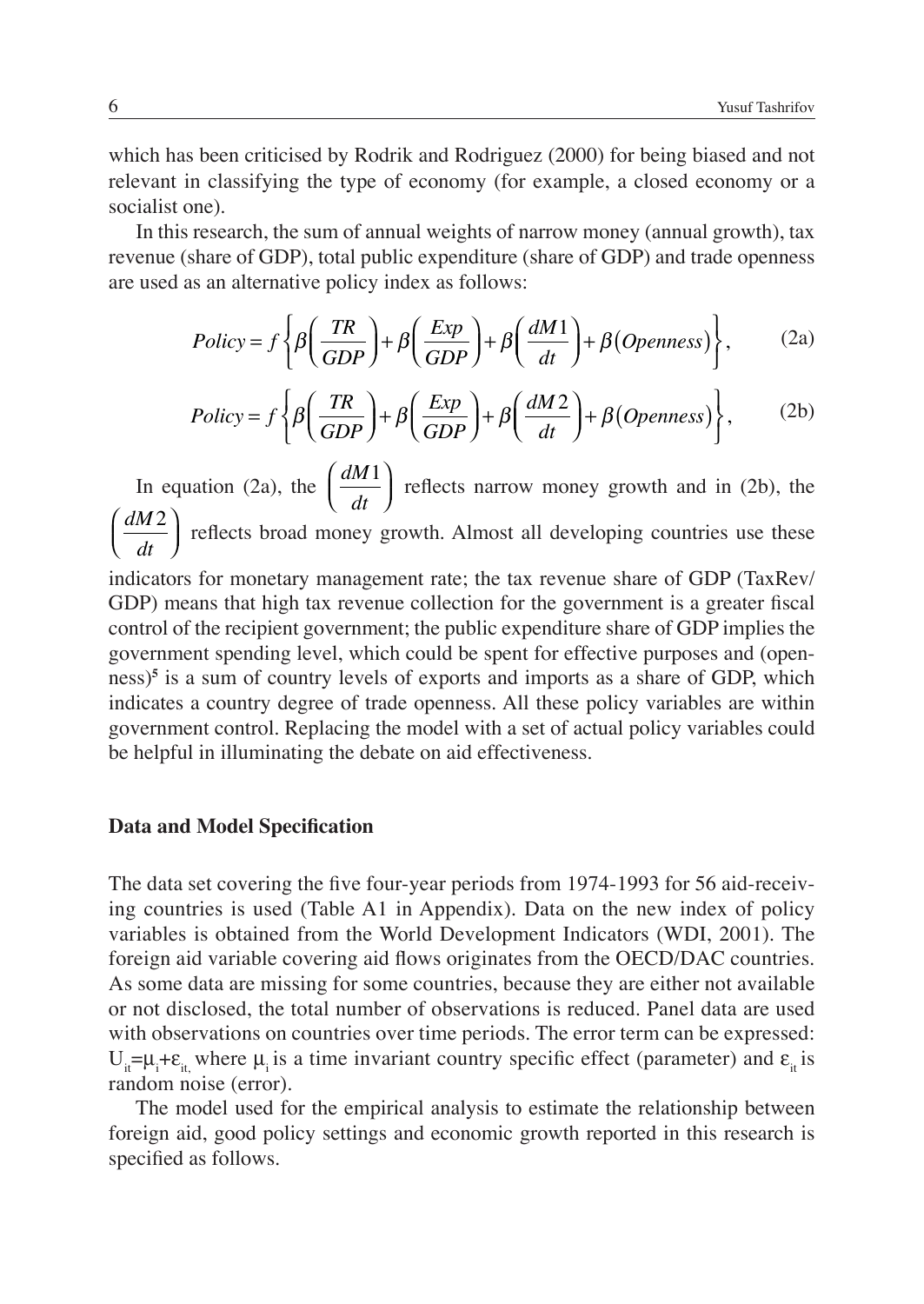$$
\Delta \mathbf{Y}_{ii} = \beta_0 + y_{i0}\beta_1 + (Aid)_{ii}\beta_2 + P_{ii}\beta_3 + (Aid * P)_{ii}\beta_4 +
$$
  
+
$$
+ (Aid)_{ii}^2 \beta_5 + \left\{ (Aid)^2 * P \right\}_{it} \beta_6 + P_{it}^2 \beta_7 + Z_{it}\beta_5 + \lambda_t + u_{it},
$$

Where

 $\Delta Y_{it}$  - is the average annual rate of growth of real GDP per capita,<br> $y_{i0}$  - is the real GDP per capita in the initial year,

is the real GDP per capita in the initial year,

 $(Aid)$ <sub>i</sub> - is the foreign aid receipts relative to GDP,

 $P_{it}$ - is the P x 1 vector of policies that affect growth,<br> $Z_{it}$ - is the K x 1 vector of other exogenous variables t

- is the K x 1 vector of other exogenous variables that might affect growth and the allocation of aid,
- $\lambda$ <sub>t</sub>- is the constant term that may change over time or an intercept dummy that takes the value one for period t and 0 otherwise, and
- $u_{it}$  is the error term i and<br>t index country and time
- index country and time respectively.

Equation (3) is the same as the empirical model used by Burnside and Dollar (1997 and 2000) and Hansen and Tarp (2001). Using this model the paper examines whether the coefficient of (Aid\*Policy) is strongly significant (as Burnside and Dollar found) or not (as Hansen and Tarp found). However, this study proposes the new policy variable (2), which is different from their policy measures, equation (1). Following Knack et al. (1995), Easterly and Levine (1997), Burnside and Dollar (1997, 2000), World Bank (1998), Hansen and Tarp (2001) and Easterly et al. (2003), a subset of the (K x 1) vector of exogenous variables  $(Z_{\mu})$ , which are not affected by the level of foreign aid or growth rate in the aid-growth equation is also included. These variables (such as a measure of institutional quality and ethno-linguistic fractionalisation) include the different institutional and political factors that might affect economic growth. Table A3 in the Appendix shows statistical summaries of explanatory variables, which are used in this study. Furthermore this paper introduced a time period dummy variables, to capture time-variant effects across all the aid-recipient countries.

Following previous studies, foreign aid is assumed to be endogenous. However the policy variable is not treated as endogenous in all regressions because many individual policy variables are not correlated with the initial level of GDP per capita. By using Hausman's (1979) test for endogeneity (see also Wooldridge (2002)) the reduced form is estimated for endogenous variables and regressions (tests) are run to check whether the instrument variables correlate with endogenous variables. The set of (ten) instruments are uses to improve efficiency for the endogenous regressors.

The estimators are consistent with different assumptions about the time invariant country specific effects  $(\mu)$ . All of the estimators assume that the idiosyncratic error term  $\varepsilon_{i}$  has a zero mean and is uncorrelated with the variables in  $X_{i}$ . As in the case where there are no endogenous covariates, there are varying perspectives on what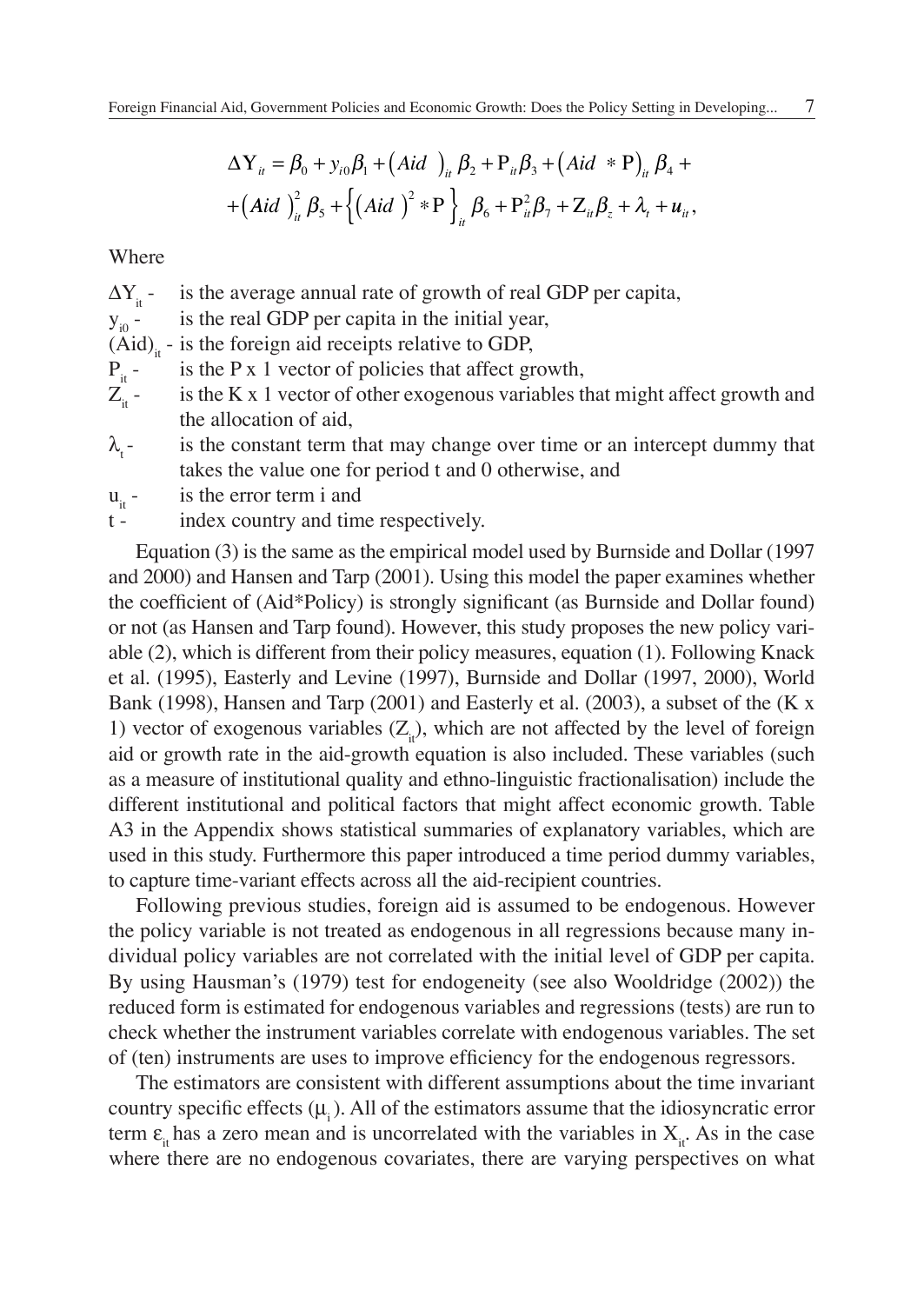assumptions should be made about the  $(\mu_i)$  The time-invariant country specific effects may occur at fixed time or randomly. If they are assumed to be fixed, then the  $(\mu_i)$  may be correlated with the variables in  $X_i$  and the "within" estimator is efficient within a class of limited information estimators. Now, consider a simple five-period model and rewrite (3) as:

$$
\Delta Y_{ii} = \beta_0 + \delta y_{ii-1} + \sum_{j=1}^{k} \beta_j X_{ji} + \lambda_s d5_t + \mu_i + \varepsilon_{ii},
$$
\n(4)

Taking the mean over time of each variable will give

$$
\Delta \overline{Y}_i = \beta_0 + \delta \overline{y}_i + \sum_{j=1}^k \beta_j \overline{X}_{ji} + \lambda_5 \overline{d} 5 + \mu_i + \overline{\varepsilon}_i,
$$
\n(5)

Subtracting (5) from (4) gives

$$
\Delta Y_{i5}^* = \delta y_{i5}^* + \sum_{j=1}^k \beta_j X_{ji5}^* + \lambda_5 + \varepsilon_{i5}^*,
$$
 (6)

OLS on the model (6) is called fixed effects estimation. The estimate of  $\beta$  is also called the "within" estimate.

Alternatively, the  $(\mu_{i})$  may be random, in which case the  $(\mu_{i})$  are assumed to be independent and identically distributed over the panels. If the  $(\mu_i)$  are uncorrelated with the variables in  $X_{it}$ , then the GLS random effects estimators are more efficient than the within estimator (Stata Corp., 2001). However, both methods (FE (within) IV and random-effects estimators) are used to find which method has the best properties (of consistency and efficiency) for the aid-policy-growth model.

The instrument variable estimator for the dynamic panels introduced by Anderson and Hsiao (1981) generates consistent estimates for our parameters in (3). Therefore alternatively to the fixed effects estimator model, differencing all the data could eliminate the country specific effects. To remove the entire specific unobserved effects, first write  $(3)$  as:<sup>6</sup>

$$
\Delta Y_{it} = \beta_0 + \delta y_{it-1} + \sum_{j=1}^{k} \beta_j X_{jit} + \lambda_t + u_{it},
$$
\n(7)

Upon differencing equation (7) becomes:

$$
\Delta Y_{it} - \Delta Y_{it-1} = \delta \left( y_{it-1} - y_{it-2} \right) + \sum_{j=1}^{k} \beta_j \left( X_{jit} - X_{ji,t-1} \right) + \left( \lambda_t - \lambda_{t-1} \right) + \varepsilon_{it} - \varepsilon_{it-1}, \quad (8)
$$

In (8) all the regressors are correlated with the error term.**<sup>7</sup>** This problem is solved by introducing lagged observations of some regressors as instruments.**<sup>8</sup>**

Finally, the Generalised Method of Moment (GMM) dynamic panel model (Arellano and Bond, 1991)<sup>9</sup> is used for the purpose of over-identifying restrictions and finding conditional convergence of the log of initial level of income per capita.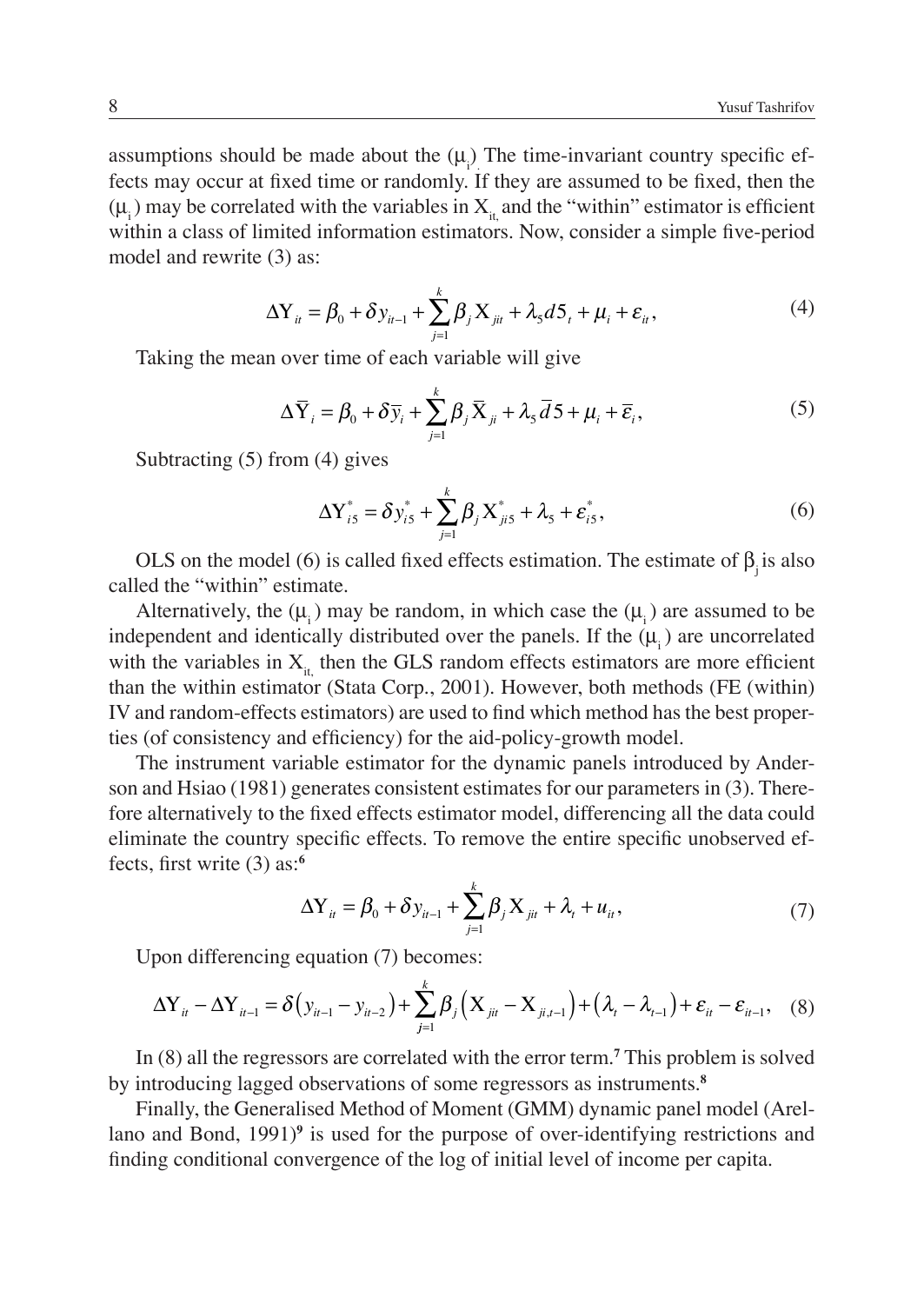Following Burnside and Dollar (2000) the study estimates the impact of Aid on growth. The aggregate production function form  $Y = AK^{\lambda}$  is examined to see whether foreign financial aid affects output through its effect on the stock of capital (as investment). The derivative of growth with respect to aid for all regressions is:

$$
\frac{d\mathbf{Y}}{dF} = \lambda \mathbf{A} \mathbf{K}^{\lambda - 1} \frac{\partial \mathbf{K}}{\partial F},\tag{9}
$$

where dY indicates the increase in output effected by the contribution of aid. ∂K/∂F is the portion of an additional unit of aid that is invested, and dF is the amount of aid contributed. Alternatively growth with respect to aid can be derived as:

$$
\frac{\partial Y}{\partial (Aid)} = \beta_k + 2\beta_{kk} * \overline{X}_k + \sum_{j \neq k} \beta_{kj} * \overline{X}_{ji},
$$
\n(10)

where  $\overline{X}$  are the means of explanatory variables used in the regressions.

#### **Regressions, Results and Discussion**

First, following Burnside and Dollar (1997), equation (3) is estimated without including aid and policy index by using the simple pooled OLS model for unbalanced panels of 56 aid receiving-countries across five-periods. The results are presented in Table 1 (column 1) institutional quality (Government), openness, initial level of per capita GDP growth and the dummies for Sub-Saharan Africa and for East Asia are generally significant in growth regression. Aid is introduced in the regression column (2), where the differences of changing explanatory variables and their impact in growth regression can be seen. Aid is insignificant with a negative coefficient.

To build a policy index**<sup>10</sup>**, which consists of tax revenue, total public expenditure, terms of trade and annual growth of money indicators, regression coefficients are used from column 1 Table 1:

$$
Policy = .0364 + .00098 \left( \frac{TR}{GDP} \right) - .00031 \left( \frac{Exp}{GDP} \right) - 4.89e^{-06} \left( \frac{dM1}{dt} \right) + .00004 \left( Openness \right), (11a)
$$

Given the sizes (and signs) of the coefficients, it appears that TaxRev/GDP and Openness have large effects on the policy index, while the index of policy can be negative if (dM1/dt) or (Exp/GDP) are growing.

In column (3) in Table 1, regression results were reported after using the new policy index. This index is significant and has a very large coefficient with a large t-statistic.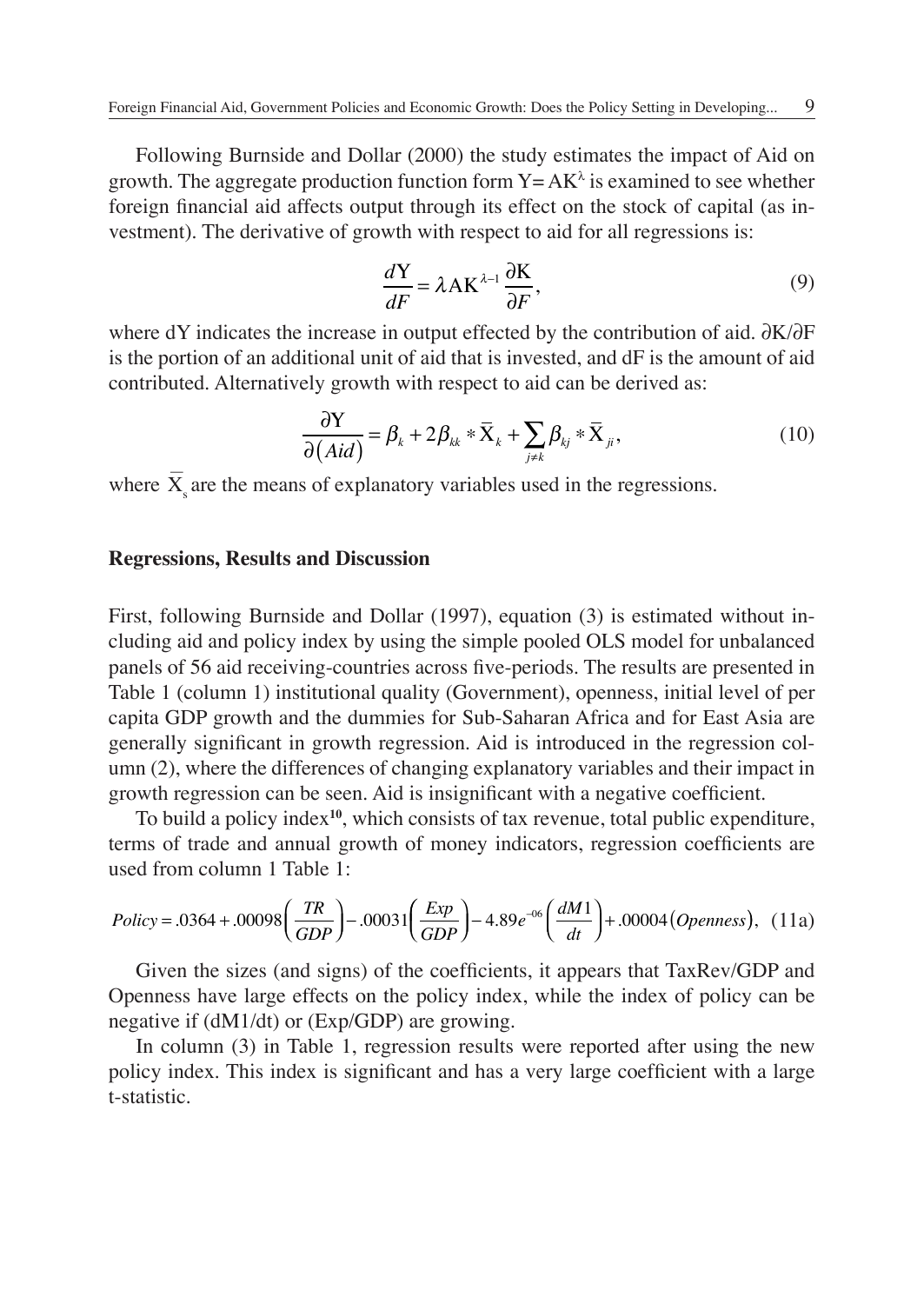| Dep. var: Growth   |                      | <b>OLS</b>         |                   |
|--------------------|----------------------|--------------------|-------------------|
| Regression         |                      | $\mathfrak{D}$     | 3                 |
| TR/GDP             | 0.00098(1.48)        | 0.001(1.47)        |                   |
| TE/GDP             | $-0.00031(-0.75)$    | $-0.00029(-0.71)$  |                   |
| dM1/dt             | $-4.89e-06(-3.09)$ * | $-4.37e-06(-2.48)$ |                   |
| <b>Openness</b>    | 0.00004(0.39)        | 0.00001(0.09)      |                   |
| Ethnf              | $-0.00012(-1.14)$    | $-0.0001(-0.88)$   | $-0.00005(-0.63)$ |
| Assassin           | $-0.0028(-0.74)$     | $-0.003(-0.74)$    | $-0.003(-0.97)$   |
| Ethnf*Assassin     | 0.00005(0.67)        | 0.00005(0.67)      | 0.00006(0.84)     |
| Icrge (Government) | $0.0077(3.67)^*$     | $0.0078(3.71)*$    | $0.0068(3.82)$ *  |
| Fin.Dev.           | $-0.00008(-0.35)$    | $-0.00001(-0.48)$  | $-0.00004(-0.23)$ |
| Initial GDP/capita | $-0.0059(-1.77)$ *** | $-0.0051(-1.30)$ * | $-0.0037(-1.22)$  |
| East Asia          | $0.0235(2.86)^*$     | $0.0242(2.93)*$    | $0.024(3.36)*$    |
| Sub-Saharan Africa | $-0.0178(-2.41)$ **  | $-0.019(-2.39)$ ** | $-0.021(-3.25)$ * |
| Aid                |                      | 0.0235(0.45)       | 0.0279(0.090)     |
| Policy index       |                      |                    | $0.962(3.92)*$    |
| Degrees of freedom | 223                  | 222                | 272               |
| $\mathbb{R}^2$     | 0.35                 | 0.33               | 0.34              |

|  | Table 1: Aid, Policies and Economic Growth: estimates for 56 aid-receiving coun- |  |  |  |
|--|----------------------------------------------------------------------------------|--|--|--|
|  | tries, using individual and joint policy variables.                              |  |  |  |

Note: (\*) indicates statistical significance at the 1% level, (\*\*) at the 5% level and (\*\*\*) at the 10% level. Source: Author's own calculation

The new policy index is significantly correlated with economic growth, which suggests that the alternative measure of policy also affects the growth rate of real GDP per capita (see Figure 2).

Figure 2: Partial scatters of growth against new policy index



Source: Author's own calculation

However the aid variable has a small positive coefficient, which is almost the same as in Burnside and Dollar (2000). Now it is clear that almost all other variable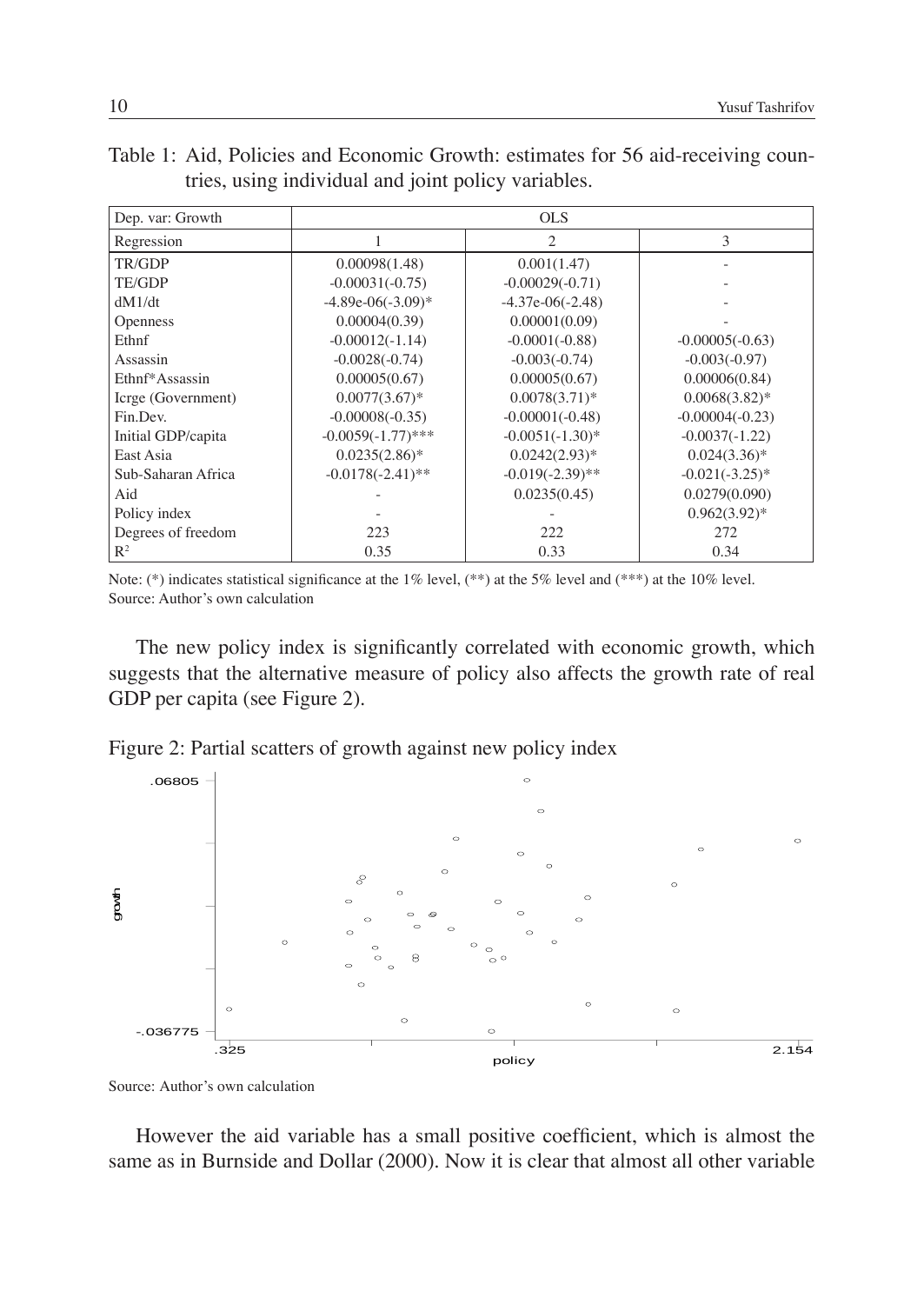coefficients, as in Table 1, are similar in terms of magnitude and significance across three regressions where individual and joint policy variables are used.

Given that a principal aim of this research is to examine whether or not the interaction of aid with policy is a significant determinant of growth, interaction of aid with policy and aid quadratic variables are included to estimate Fixed-Effects and Random-Effects models (explanation of using FE and RE models is given in the methodology and model specification section) and examine which model is more efficient and valid for the aid-policy-growth regression (results of FE and RE models are given in Table 2).

Table 2: Aid, Policies and Economic Growth: estimates for 56 aid-receiving countries, panel data for 1974-1993

| Dep. var: Growth       | FE.                  | RE                |
|------------------------|----------------------|-------------------|
| Aid                    | $0.424(2.04)$ **     | 0.138(0.90)       |
| Policy                 | $1.225(3.09)^*$      | $0.968(2.90)$ *   |
| Aid*Policy             | $-3.394(-0.92)$      | $-0.352(-0.11)$   |
| $(Aid)^2$              | $-0.579(-2.06)$ **   | $-0.225(-1.33)$   |
| Ethnf                  |                      | $-0.00007(-0.62)$ |
| Assassin               | $-0.0069(-1.69)$ *** | $-0.0037(-1.17)$  |
| Ethnf*Assassin         | 0.00012(1.48)        | 0.00007(1.06)     |
| Fin.Dev.               | $-0.00013(-0.45)$    | $-0.00007(-0.46)$ |
| Govern.                |                      | $0.07(3.72)^*$    |
| Initial GDP per capita | $-0.0159(-1.02)$     | $-0.0027(-0.78)$  |
| Degrees of freedom     | 217                  | 221               |
| Sigma e                | 0.029                | 0.029             |
| $p-value(F-test)$      | 0.035                |                   |

Note: All the regressions in Appendix 2 have time and regional dummies, not reported here. Source: Author's own calculation

Between the FE and RE results, the FE model is more efficient, although it is not consistent. The coefficient of aid is positive and is statistically significant at five per cent for FE. The Policy index for both FE and RE models is significant and has large positive coefficients. However the coefficients of interaction of Aid\*Policy remain insignificant and have a negative sign. The coefficients of other variables are almost the same. To ascertain which regression model (FE or RE) is a more efficient predictor the following two statistical tests, Bruesch-Pagan (1980) and Hausman (1978), are conducted. The Hausman specification test is to choose either the fixed effects or random effects models. Both tests reject the null hypothesis and conclude that the fixed effects estimation is better. However, although the fixed effects model is efficient, it is inconsistent. Hence instrument variables are used for both FE and RE models in the next regressions to see if there are endogeneity problems in our models. Apart from using FE estimation to remove country specific effects, additionally, because some variables (explanatory) on the right of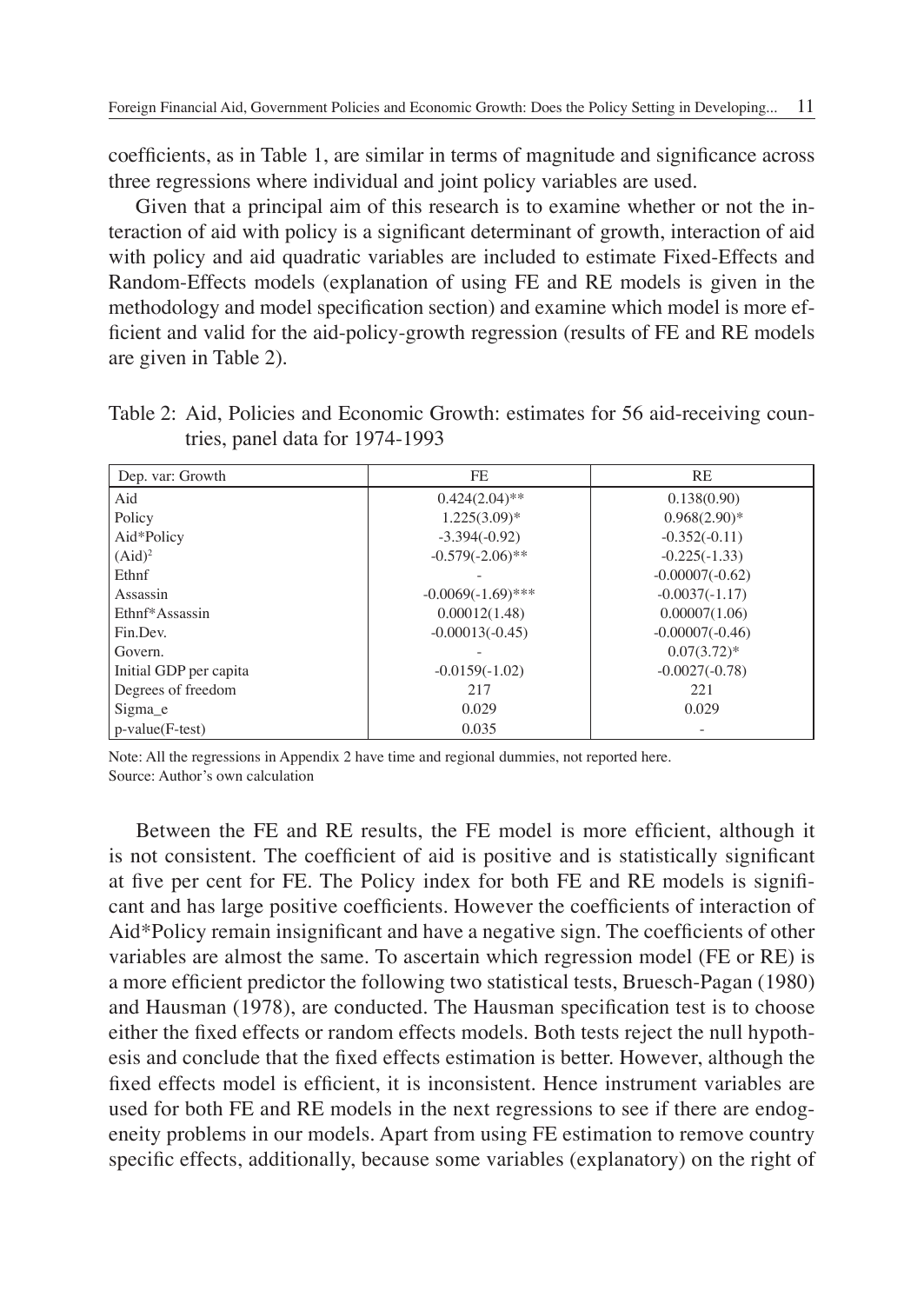the equation (3) are endogenous, the reduced form was used to compare the OLS and 2SLS estimates and determine whether the differences are statistically signifi cant (Wooldridge, 1999: 483-484).

Instruments for three suspected endogenous variables (Aid, Aid<sup>2</sup> and Aid\*Policy) are constructed and the Hausman test and the F-test are used to determine whether the instruments are correlated with the endogenous variables. On this basis ten instrumental variables are isolated to proxy for the endogenous variables in the growth regression. This model is also estimated using two stage least squares (2SLS), and Table 3 compares the results from 2SLS and FE (within instrument variables) estimation. The FE model has more significant coefficients. Aid\*Policy is, however, insignificant, whereas Policy is significant in both. Since the FE (within IV) model is more efficient (Wooldridge, 2000; StataCorp., 2001) it was preferred over the 2SLS model.

|  |                                 |  | Table 3: Aid, Policies and Economic Growth: estimates for 56 aid-receiving coun- |  |  |
|--|---------------------------------|--|----------------------------------------------------------------------------------|--|--|
|  | tries, panel data for 1974-1993 |  |                                                                                  |  |  |

| Regression             | FE(within) InVar     | 2SLS               |
|------------------------|----------------------|--------------------|
| Aid                    | $0.666(2.00)$ **     | 0.191(0.79)        |
| (Aid) <sup>2</sup>     | $-1.34(-2.36)$ **    | $-3.98(-1.19)$     |
| Aid*Policy             | $-1.115(-0.18)$      | $-1.35(-0.31)$     |
| Policy                 | $1.07(2.20)$ **      | $1.011(2.55)*$     |
| Ethnf                  |                      | $-0.0001(-1.01)$   |
| Assassin               | $-0.0079(-1.87)$ *** | $-0.043(-1.31)$    |
| Ethnf*Assassin         | $0.0014(1.61)$ ***   | 0.00008(1.19)      |
| Fin.Dev.               | $-0.00012(-0.039)$   | $-0.00007(-0.39)$  |
| Govern.                |                      | $0.0073(3.35)^*$   |
| Initial GDP per capita | 0.0019(0.08)         | $-0.0045(-1.07)$   |
| <b>SSA</b>             |                      | $-0.002(-2.39)$ ** |
| Easia                  |                      | $0.026(2.92)^*$    |
| N observ-n             | 271                  | 271                |
| Sigma e                | 0.030                | 0.030              |

Note: Instrumented variables are Aid, (Aid)<sup>2</sup> and Aid\*Policy.

Source: Author's own calculation

The main results here are collected in Table 4 that reports results from the (more efficient) FE  $(IV)$  estimation. Two versions of the model are estimated with results in Columns 1 (a) and 2 (a) referring to the policy index with growth of M1 whereas results in columns 1 (b) and 2 (b) refer to estimation with the policy index incorporating M2. In columns 2 (a) and 2 (b) is used the additional variable (Aid)<sup>2\*</sup>Policy (interaction of aid quadratic with policy index). Aid\*Govern is used throughout.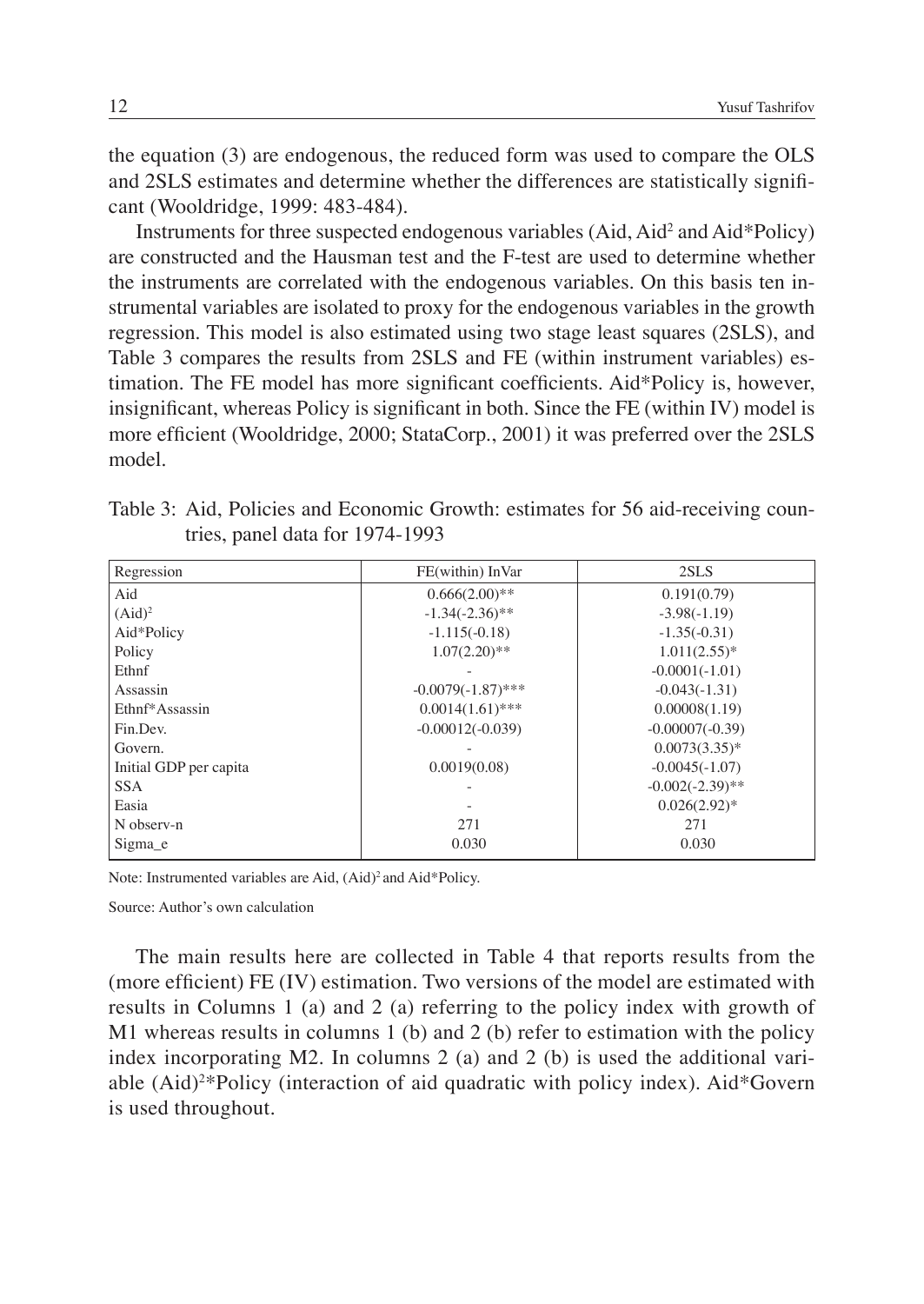| Dep. var: Growth       | FE within instrument variables |                   |                    |                  |  |
|------------------------|--------------------------------|-------------------|--------------------|------------------|--|
| Regression             | 1(a)                           | 1(b)              | 2(a)               | 2(b)             |  |
| Aid                    | $0.712(1.92)$ ***              | 0.77(1.39)        | 1.76(1.58)         | 2.68(1.40)       |  |
| $(Aid)^2$              | $-1.30(-2.30)^*$               | $-1.52(-2.37)$ ** | $-4.14(-1.45)$     | $-5.24(-1.18)$   |  |
| Policy                 | $1.08(2.54)$ *                 | $1.65(3.62)^{*}$  | $1.44(2.19)$ **    | $1.68(3.59)$ *   |  |
| Aid*Policy             | $-1.023(-0.24)$                | 0.0973(1.60)      | $-9.26(-0.66)$     | $-0.17(-0.14)$   |  |
| Aid*Govern             | $-0.016(-0.28)$                | $-0.024(-0.23)$   | $-0.26(-1.07)$     | $-0.502(-1.22)$  |  |
| $(Aid)^{2*}$ Policy    |                                |                   | 32.17(0.76)        | 4.86(0.93)       |  |
| $(Aid)^{2*}Govern$ .   |                                |                   | 0.53(0.86)         | 0.94(0.96)       |  |
| Assassin               | $-0.008(-1.9)$ ***             | $-0.0067(-1.60)$  | $-0.007(-1.7)$ *** | $-0.0069(-1.60)$ |  |
| Ethnf*Assassin         | 0.00014(1.61)                  | 0.00012(1.40)     | 0.00013(1.52)      | 0.00013(1.43)    |  |
| Fin.Dev.               | $-0.00014(-0.46)$              | $-0.0005(-1.28)$  | $-0.0002(-0.67)$   | $-0.0006(-1.49)$ |  |
| Initial GDP per capita | 0.0007(0.04)                   | 0.00025(0.01)     | $-0.020(-1.25)$    | $-0.0085(-0.48)$ |  |
| N- observation         | 271                            | 271               | 271                | 271              |  |
| Sigma e                | 0.0296                         | 0.0292            | 0.0292             | 0.0297           |  |
| F-test p-value         | 0.065                          | 0.007             | 0.068              | 0.019            |  |

Table 4: Aid, Policies and Economic Growth: estimates for 56 aid-receiving countries, panel data for 1974-1993

Note: Instruments used: Arms imports(t-1); Policy(t-1); (Policy)<sup>2</sup>(t-1); Aid(t-1); (Aid)<sup>2</sup>(t-1); Policy\* Aid(t-1); Policy\*(Aid)<sup>2</sup>(t-1); Policy\*Initial GDP per capita; Policy\*(Initial GDP per capita)<sup>2</sup> and Policy\*ln(Population).

Source: Author's own calculation

The estimated results show that the interaction term Aid\*Policy remains insignificant regardless of including new variables. (Aid)<sup>2\*</sup>Policy, Aid<sup>\*</sup>Govern and  $(Aid)^{2*}$ Govern are also not significant. However, policy is significant and has the right sign. Aid, by itself, is significant only in column  $1(a)$ . In each of these regressions the instrument variables are uncorrelated with the error term, which is shown by F-test p-value.

Since the fixed effects estimation using instrumental variables is an overall inconsistent estimator an alternative method of estimation, the GMM dynamic panels of Arellano-Bond (1981), is used. This provides consistent results and permits an estimation of the over-identifying restrictions and level of conditional convergence of log of initial income per capita across all countries in the sample. However GMM leads to loss of observations.**<sup>11</sup>**

The results of the GMM estimation are reported in Table 5. Here the results of the M1 index of policy are reported (results using the M2 measures are given in Appendix Table A2). It is clear that the significance of  $\text{Aid*Policy}$  depends crucially on the list of variables included in the regression. Aid\*Policy is significant with a negative sign in only one regression. However, in the same regression (Aid)<sup>2\*</sup>Policy has a positive sign and is significant. Policy is significant except when  $(Policy)^2$  is included in the regression. Aid\*Govern is significant (with a negative sign) in the equations in which it appears.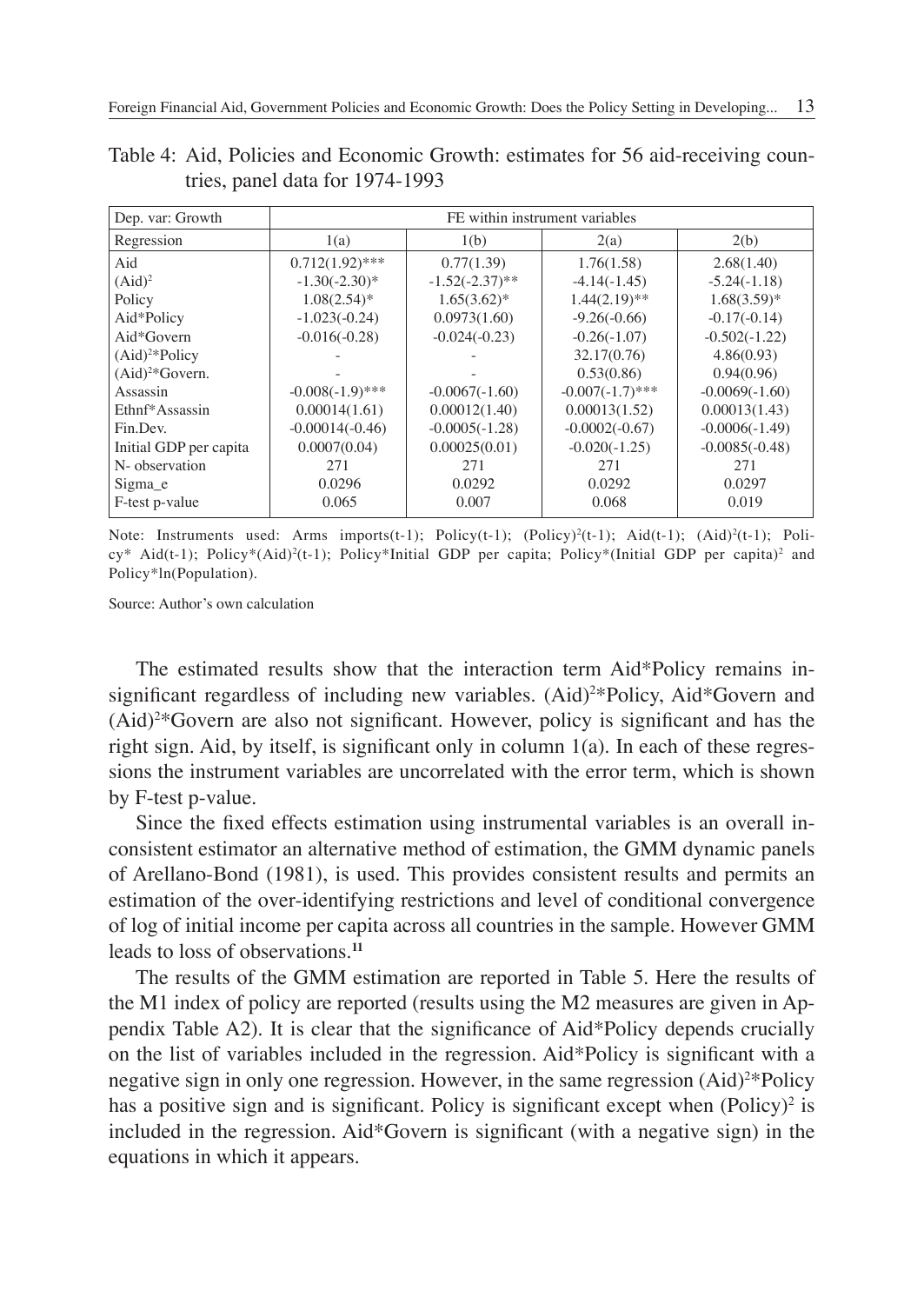The GMM estimates are important since they are both consistent as well as efficient. The effect of aid in the GMM regressions depends upon the specification. The coefficient of aid is significant when quadratic terms in aid and policy are used.

| Dep.var: Growth rate<br>per capita | <b>GMM</b>        |                    |                    |                     |  |
|------------------------------------|-------------------|--------------------|--------------------|---------------------|--|
| Regression                         |                   | $\mathcal{L}$      | 3                  | 4                   |  |
| lngdppc                            | $-0.073(-3.67)$ * | $-0.078(-3.89)$ *  | $-0.071(-3.58)$ *  | $-0.0794(-3.89)$ *  |  |
| Aid                                | 0.024(0.15)       | 0.247(1.14)        | $0.59(1.96)$ **    | $1.107(2.08)$ **    |  |
| $(Aid)^2$                          | $-0.027(-0.13)$   | 0.112(0.48)        | $-1.66(-2.49)$ *   | $-2.05(-1.71)$ ***  |  |
| Aid*Policy                         | $-2.029(-0.47)$   | 0.76(0.15)         | $-15.33(-1.97)$ ** | $-8.59(-0.94)$      |  |
| Policy                             | $1.009(2.38)$ **  | $0.82(1.61)$ ***   | $1.74(3.83)*$      | 1.014(1.54)         |  |
| $(Policy)^2$                       |                   |                    |                    | 10.54(1.18)         |  |
| $(Aid)^{2*}$ Policy                |                   |                    | $38.13(2.41)$ **   | 26.66(1.10)         |  |
| Aid*Govern.                        |                   | $-0.10(-1.67)$ *** |                    | $-0.201(-1.76)$ *** |  |
| $(Aid)^{2*}Govern.$                |                   |                    |                    | 0.229(0.90)         |  |
| Assassin                           | $-0.0042(-1.17)$  | $-0.004(-1.12)$    | $-0.004(-1.14)$    | $-0.0038(-1.03)$    |  |
| Ethnf*Assassin                     | $0.0001(1.96)$ ** | $0.0001(1.93)$ **  | $0.0001(1.94)$ **  | $0.0001(1.85)$ ***  |  |
| Fin.Dev.                           | $-0.00024(-0.67)$ | $-0.0003(-0.86)$   | $-0.004(-1.14)$    | $-0.0003(-0.95)$    |  |
| Number obs-n                       | 163               | 163                | 163                | 163                 |  |
| Sargan p-value                     | 0.47              | 0.49               | 0.44               | 0.44                |  |

Table 5: The Arrelano-Bond dynamic panel model (GMM) regressions for aid-receiving countries

Source: Author's own calculation

An important result from the GMM estimation is that the coefficient of lagged per capita income is significant and negative in all versions of the model. This is a strong result on convergence, which has not been reported in this literature so far. The GMM estimates are, thus, consistent and efficient and indicate conditional convergence among the 56 countries in the sample.**<sup>12</sup>**

One aim of the GMM estimation is to find the number of overidentifying restrictions and their validity. There are only three endogenous explanatory variables and ten new instrument variables in the aid-policy-growth model. Using the xtabond and the two-step model computed results are for the Sargan test of Arrelano and Bond's (1991) dynamic panels.**<sup>13</sup>** Overall Sargan's test results in Table 5 illustrate that the null hypothesis is no longer rejected and allow the conclusion that the over-identifying restrictions are valid. Test results also show that the signs of the estimated coefficients do not change. An important problem with all the aidpolicy growth regressions in Burnside and Dollar (2000), Hansen and Tarp (2001) and other related literature, is that they are not able to establish conditional convergence (even at 15 per cent or 20 per cent). In this study since the log of initial level of income per capita is statistically significant in the GMM panel data estimated regression, there is a statistically significant conditional convergence among all the countries in the sample.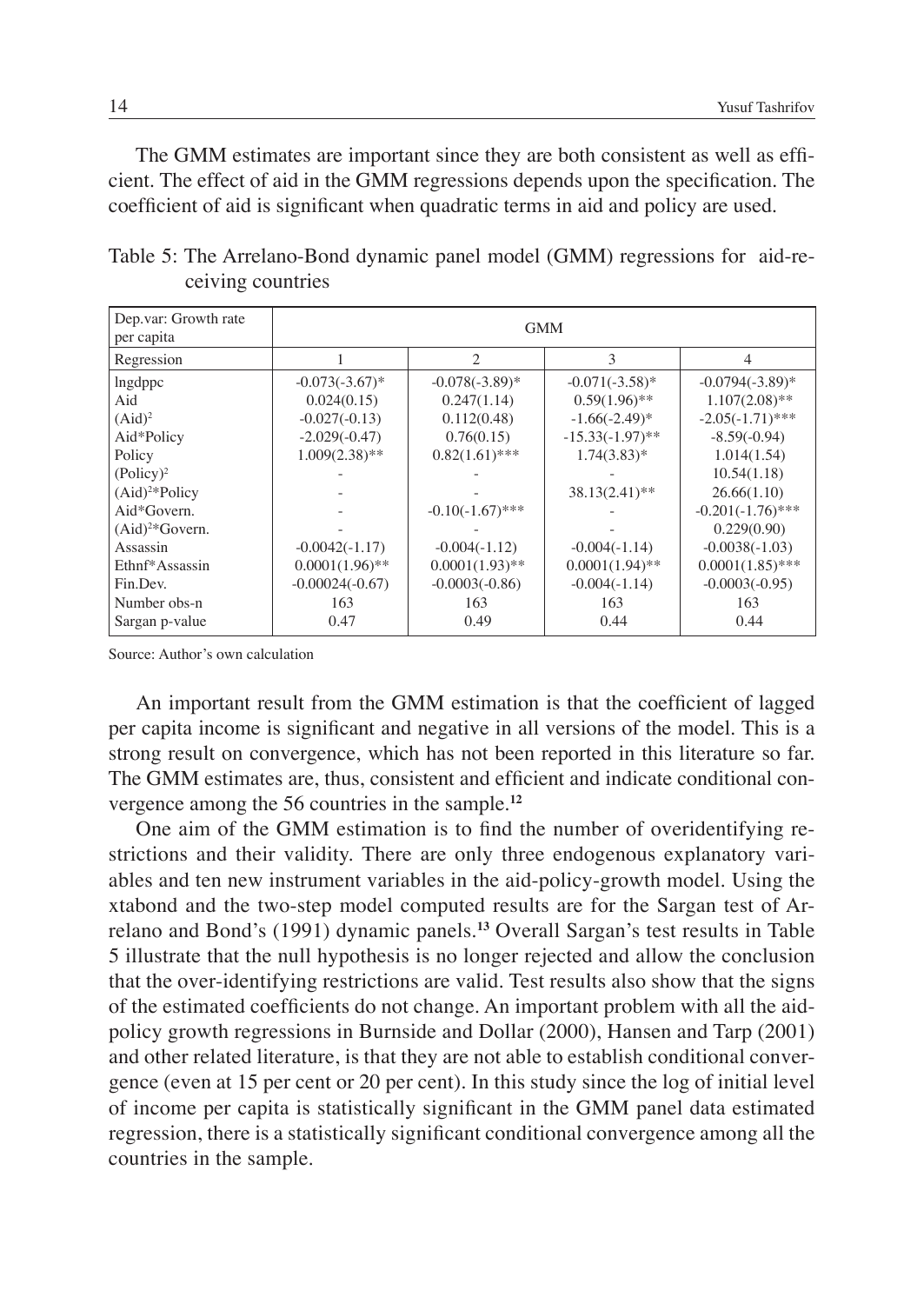Finally, using equation (10), the derivative of growth with respect to aid is used to present a straightforward interpretation of this empirical research. Results in Table 6 indicate that the OLS, the RE and the 2SLS coefficients for the effect of aid on growth are not significant. However the FE, FE (within IV), and GMM methods show a significant effect on growth of aid when the variable (Aid)<sup>2\*</sup>Policy is included.

| Regression/Table   | Method           | dY/dAid          |
|--------------------|------------------|------------------|
| $(1.3)$ / Table 1  | <b>OLS</b>       | 0.028(0.09)      |
| $(2.1)$ / Table 2  | FE.              | $0.214(2.04)$ ** |
| $(2.2)$ / Table 2  | RE               | 0.098(0.90)      |
| $(3.1)$ / Table 3  | FE (within I.V.) | $0.47(2.01)$ **  |
| $(3.2)$ / Table 3  | 2SLS             | $-0.34(-0.78)$   |
| $(2.1a)$ / Table 4 | FE(within IV)    | $0.51(1.92)$ *** |
| $(2.2a)$ / Table 4 |                  | $0.86(1.58)$ **  |
| $(3.1)$ / Table 5  | <b>GMM</b>       | $-0.06(-0.15)$   |
| $(3.2)$ / Table 5  |                  | $-0.16(-1.14)$   |
| $(3.3)$ / Table 5  |                  | $0.02(1.96)$ **  |
| $(3.4)$ / Table 5  |                  | $0.04(2.08)$ **  |

Table 6: The impact of aid on growth for 56 aid receiving countries

Source: Author's own calculation

In Table 7 the robustness of Aid-Policy-Growth regressions across 56 aid receiving countries is compared using a different definition of Aid and alternative policy variables. Burnside and Dollar (2000) and Easterly et al., (2003) ignored country specific effects and therefore they used OLS and 2SLS estimator models, while Hansen and Tarp (2001) used, and the current study uses, the GMM estimator model because of country specific effects.

The main reason for arriving at different results in GMM estimation (see Table 8) are: different panel data estimation techniques are used, including time period dummies and new variables; a different definition of aid and alternative policy measures; none of the chosen instrument variables are correlated with error terms. One implication of this estimation is that the results are technique-specific.<sup>14</sup>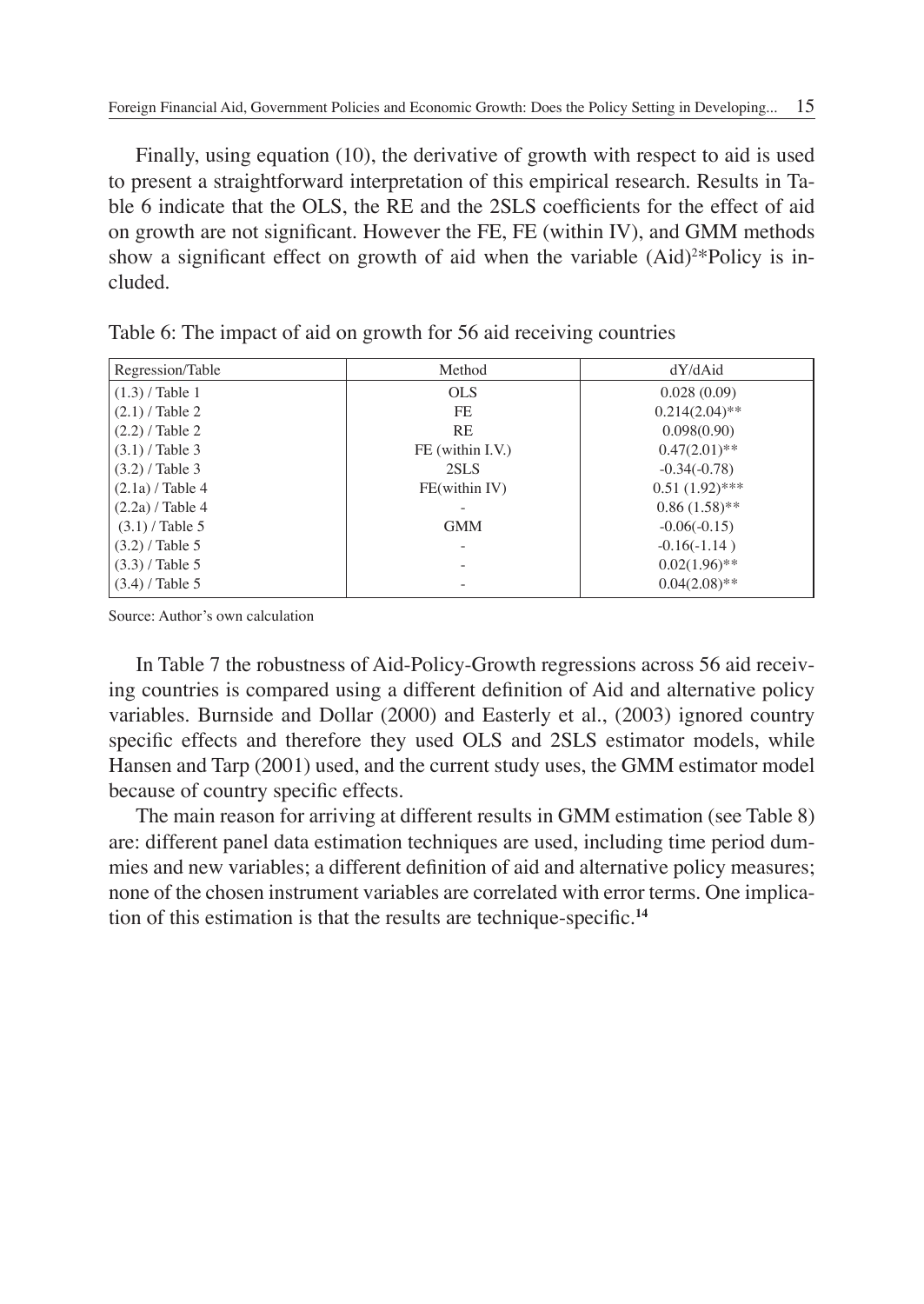| Variable              | <b>Burnside and Dollar</b><br>(OLS) | Hansen and Tarp<br>(GMM) | Easterly et al.<br>(OLS) | Current study<br><b>GMM</b> |
|-----------------------|-------------------------------------|--------------------------|--------------------------|-----------------------------|
| Aid                   | 0.49(0.12)                          | 0.24(2.28)               | 0.156(0.49)              | $0.59(1.96)$ **             |
| $(Aid)^2$             |                                     | $-0.75(2.31)$            |                          | $-1.66(-2.49)$ *            |
| Policy                | $0.78(0.20)$ **                     |                          | $0.86(4.12)^*$           | $1.74(3.83)*$               |
| Aid*Policy            | $0.20(0.09)$ **                     | $-0.006(0.22)$           | 0.188(1.3)               | $-15.32(-1.97)$ **          |
| $(Aid)^{2*}$ Policy   | $-0.02(0.008)$ **                   |                          |                          | 38.12(2.41)**               |
| $(Policy)^2$          |                                     | 0.0002(0.26)             |                          |                             |
| Lgdppc Ethnf Assassin | $-0.56(0.56)$                       | 0.001(0.13)              | $-0.78(-1.46)$           | $-0.71(-3.58)$ *            |
| Icrge                 | $-0.42(0.72)$                       | 0.002(0.26)              | $-0.4(-0.51)$            | $-0.00005(-0.60)$           |
| Fin.dev               | $-0.45(0.26)^*$                     | $-0.45(1.98)$            | $-0.42(-1.51)$           | $-0.004(-1.14)$             |
| Ethnfassas            | $0.67(0.17)$ **                     | 0.81(4.57)               | $0.749(4.29)^*$          | $0.0072(3.74)$ *            |
| Inflation             | 0.016(0.014)                        | 0.010(0.54)              | 0.011(0.77)              | $-0.00035(-0.94)$           |
| Budg.surp             | $0.80(0.44)$ *                      | 0.911(2.15)              | $0.79(1.72)$ ***         | $0.0001(1.94)$ **           |
| <b>Openness</b>       |                                     | $-0.013(2.22)$           |                          |                             |
| N-observ-s            |                                     | 0.096(2.36)              |                          |                             |
|                       |                                     | 0.016(2.67)              |                          |                             |
|                       | 275                                 | 211                      | 266                      | 163                         |

| Table 7: Comparing the robustness of panel regressions to alternative definition of |  |
|-------------------------------------------------------------------------------------|--|
| aid and policy. The effect of policy on aid effectiveness                           |  |

Sources: Burnside and Dollar (2000), Hansen and Tarp (2001), Easterly (2003) and current study (2004).

| Table 8: Differences between current study and others |  |  |  |  |  |
|-------------------------------------------------------|--|--|--|--|--|
|-------------------------------------------------------|--|--|--|--|--|

| Data                         | From 1974 to 1993, five four-year periods, the same as Hansen and Tarp's<br>$(2001)$ study                                                                                                                                                                                                                                                                                                                                                                      |
|------------------------------|-----------------------------------------------------------------------------------------------------------------------------------------------------------------------------------------------------------------------------------------------------------------------------------------------------------------------------------------------------------------------------------------------------------------------------------------------------------------|
| <b>Technique used</b>        | In order to remove the country specific effects and get efficiently consistent<br>estimators the FE within Instrument Variables and Generalised Method of<br>Moments are used in this study. While Burnside and Dollar (2000), Easterly et<br>al., (2003) and others ignored the country specific effects and used OLS and<br>2SLS, Hansen and Tarp (2001) have used the GMM technique.                                                                         |
| Definition of aid and policy | Burnside and Dollar (2000) used a new definition of aid, which includes only<br>grants, however we have used the standard definition of aid, which is Official<br>Development Assistance that includes loans and grants. This is the same as<br>Hansen and Tarp (2001) and Easterly et al., (2003) and other studies.<br>I use two new Policy indexes in this study, which are:<br>Policy=TR/GDP+TE/GDP+dM1/dt+Openness<br>Policy=TR/GDP+TE/GDP+dM2/dt+Openness |

Source: Author's own calculation

In sum, the results of this study show that Aid/GDP ratio has a positive relationship with growth rate and is significant in the main regressions of GMM. However, these results differ from other studies in the area of the importance of policy to aid effectiveness. It has been shown that the parameter of interaction Aid\*Policy which was an important determinant of the effectiveness of aid in Burnside and Dollar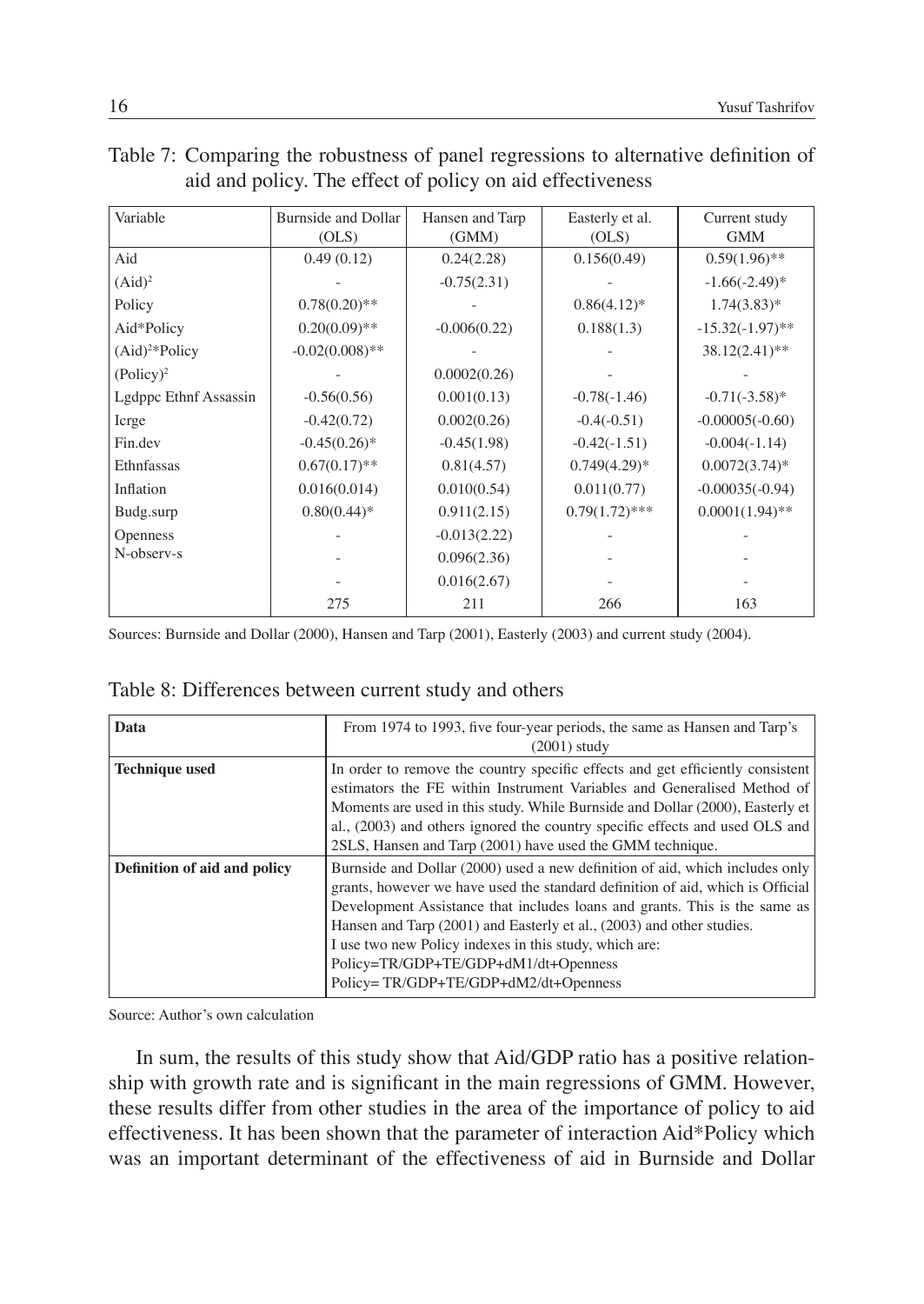(1997) actually plays an insignificant role. This result is in common with Hansen and Tarp (2001). However, Hansen and Tarp do not analyse the role of (Aid)<sup>2\*</sup>Policy. In this estimation it turns out to be a positive and significant determinant of the effectiveness of aid, in some, but not all cases. So, if the policy environment is to have any impact on the effectiveness of aid, the quantum of aid should be large. Hence, it can be concluded that the evidence in favour of the importance of the policy environment to the effectiveness of aid is, in general, weak.

### **Conclusions**

Whether aid is effective and if this effectiveness is contingent upon good policy, are questions of profound importance for developing countries. If the Burnside-Dollar thesis is accepted, one should not bemoan the recent drop in aid flows, especially in the face of poor policy performance by developing countries.

The series of results by Hansen and Tarp (2001) questioned this wisdom and the present research extends this analysis in two important directions. First, it questions the construction of the policy index used by extant authors and emphasises the need to include variables that are directly controllable by the government in the policy index, and to eschew using consequences of policy in the policy index. Second, this study provides robust estimations of the effects of aid on economic growth and points out that some of the results of the extant literature could well be sensitive to data/model specification/technique of estimation.

These results, with the new policy index, indicate that the relationship between policy and the effectiveness of aid is tenuous, at best. Policy appears to be a relevant determinant of the effectiveness of aid only if such aid is forthcoming in large amounts. Hence this paper emphasises, as a general proposition, the need to increase aid flows irrespective of the policy environment in developing countries. In specific instances, for example, large volumes of aid, this conclusion may need to be modified.

Another important result of this research is the conditional convergence obtained across the countries in the sample. This result is not possible with the old policy index. Thus the need for appropriate specification and robust econometric estimation is underscored.

Finally, the paper, by emphasising, the fragility of some of the results, underscores the need for further research in this area.

#### **NOTES**

1 This paper is drawn from my Ph.D. dissertation at the Australian national University. I would like to thank Prof. Raghbendra Jha and Prof. Tom Kompas for their helpful comments and suggestions.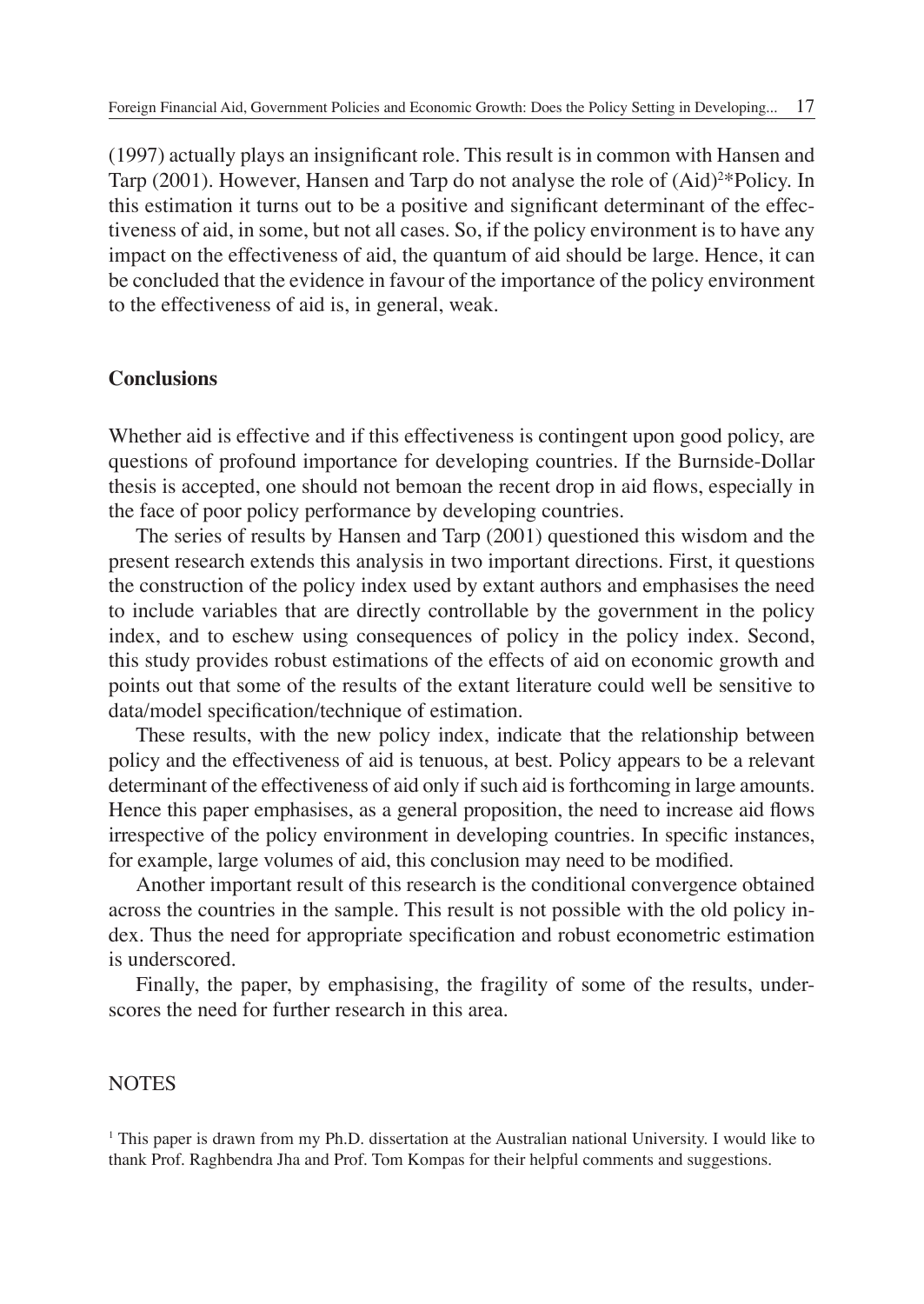<sup>2</sup> Initially the World Bank (1998 and 2000) maintained that foreign aid assists to increase economic growth in countries with good economic management and it was a message to all donors that aid should be allocated to recipient countries in line with their policy conditions. Since then World Bank report and Burnside and Dollar (1997, 2000) viewpoints about effectiveness of aid and policy conditions have come under substantial evaluation (critique) by Lensink and White (2000), Hansen and Tarp (2001), Dalgaard and Hansen (2001), Hermes and Lensink (2001), Hoeven (2001), Easterly, Levine and Roodman (2003) and Easterly (2003).

<sup>3</sup> Country statistical summaries of explanatory variables are given in the Appendix.

4 For clarity Burnside and Dollar (2000) decided that it is better to have one measure of policy variables than three separate policy variables. They thought that the main aspect of their policy index is that it loads the policy variables in line with their correlation with growth.

<sup>5</sup> Guillaumont and Chauvet (2001) argue that weak terms of trade have negative consequences for the growth rate.

6 Anderson and Hsiao (1981, 1982) planned using further lags of the level of difference of the dependent variable to instrument the lagged dependent variables included in a dynamic panel model after random affects had been removed by first differencing.

Following Hansen and Tarp (2001), here in equation (5.4) the  $\Delta Y_i$  is the growth rate average,  $y_i$  is the log of the initial per capita GDP,  $X_{\alpha}$  are the *n* additional regressors.

<sup>7</sup> In equation (5)  $y_{i_{t-1}}$  is correlated with  $\varepsilon_{i_{t-1}}$  and also  $X_{j_{it}}$  are correlated with  $\varepsilon_{i_{t-1}}$ .

<sup>8</sup> Follow Hansen and Tarp (2001), under the assumption that  $X_{\theta}$  is predetermined  $X_{\theta}$  is a solid instrument and  $X_{ij,t-1}$  is valid if  $X_{ij,t-1}$  is endogenous, as I have decided for Aid variables.

9 Arellano and Bond (1991), using the GMM framework, which was developed by Hansen (1982) classified number lags of dependent variables and the predetermined variables as valid instruments and suggested how to join these lagged levels with first differences of the truly exogenous variables into a very large instrument matrix. Arellano and Bond (1991) obtained the corresponding one step and two step GMM estimators. They also derived a Sargan test for over-identifying restrictions for this estimator.

<sup>10</sup> The alternative policy index including broad money supply indicator is stipulated in Appendix.

 $<sup>11</sup>$  Arellano and Bond (1991) recommended using the one-step results for inference on the coefficients.</sup> A number of studies have found that the two-step standard error is biased downward in small samples. Therefore, the Arellano and Bond (1991) one-step result is only recommended only for inference. They found evidence that the one-step Sargan test over rejects in the presence of heteroskedasticity.

 $12$  Caselli et al., (1996) argued for and supported the use of GMM panel data measurement in conditional convergence analysis in the Solow-Swan augmented growth model.

<sup>13</sup>As our test results illustrate, the two-step Sargan test may be better for inference on model specification as long we do not have a small sample. For more information see Stata Corp., (2001).

<sup>14</sup> There, is also the possibility that changes in data could change results as noted by Sala-I-Martin and Barro (1995).

### **REFERENCES**

- Anderson, T. W., and Hsiao, C., 1981. 'Estimation of dynamic models with error Components'. *Journal of the American Statistical Association,* 76: 598-606.
- Arellano, M., and Bond, S., 1991. *'Some tests of specification for panel data*: Monte Carlo evidence and an application to employment equations'. *Review of Economic Studies* 58: 277-297.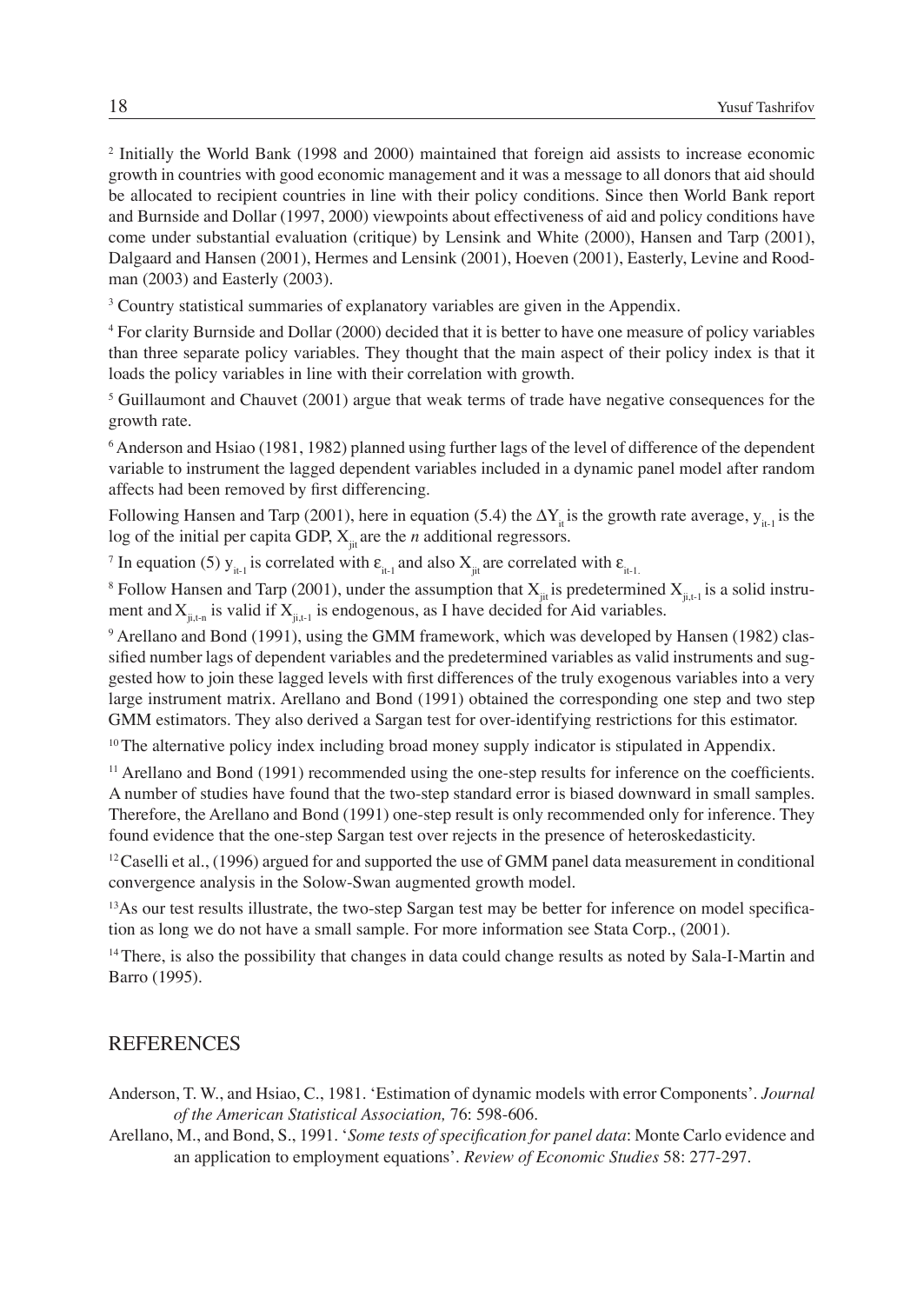Barro, R.J., Sala-I-Martin, X., 1995. '*Economic Growth'*. McGraw-Hill, New York.

- Boone, P., 1996.'Politics and the Effectiveness of Foreign Aid', *European Economic Review* 40: 289- 328.
- Bruno, M., Ravallion, M., and Squire, L., 1998. '*Equity and Growth in Developing Countries*: Old and New Perspectives on the Policy Issue.' In V. Tanzi and K. Chu. *Income Distribution and High Quality Growth.* Mass.: MIT Press. Cambrige.
- Burnside, C. and Dollar, D., 1997. 'Aid Spurs Growth-in a Sound Policy Environment', *Finance & Development* 34: 4-7.
	- \_\_\_\_\_\_\_\_\_, 2000. '*Aid, Policies and Growth'*, World Bank Policy Research Working Paper 1777, Washington, DC.

\_\_\_\_\_\_\_\_\_, 2000. 'Aid, Policies and Growth', *American Economic Review* 90: 847-868.

- Caselli, F., Esquivel, G. and Lefort, F., 1996. 'Reopening the convergence debate: a new look at crosscountry growth empirics', *Journal of Economic Growth*, September, pp 363-389.
- Collier, P. and Dollar, D. 2001. '*Aid Allocation and Poverty Reduction'*, European Economic Review 46: 1475-1500
- Dalgaard, C., and Hansen, H., 2001. 'On Aid, Growth and Good Policies,' *Journal of Development Studies 37:17-41*
- Durbarry, R., Gemmell, N., Greenaway, D., 1998*. 'New evidence on the impact of foreign aid on economic growth'*. Research Paper 98/8, University of Nottingham.
- Easterly, W., Levine, R., 1997. 'Africa's growth tragedy: politics and ethnic divisions'. *Quarterly Journal of Economics* 112: 1203-1250.
- Easterly, W., Levine, R. and Roodman, D. 2003. 'New Data, New Doubts: A Comment on Burnside and Dollar's Aid, Policies, and Growth (2000)'. *American Economic Review.* Forthcoming.
- Easterly, W., 2003. 'Can Foreign Aid Buy Growth?' *Journal of Economic Perspectives*, Volume 17: 23-48.
- Eaton, Jonathan., 1989. 'Foreign Public Capital Flows' Chenery, H. and Srinivasan, T. *Handbook of Development Economics,* Amsterdam: North Holland, Vol-2, pp 1305-1386.
- Graham, C. and O' Hanlon, M., 1997. 'Making Foreign aid Work'*, Foreign Affairs* 76: 96-104.
- Gyiman-Brempong, K., 1992. 'Aid and Economic Growth in LDCs: Evidence from Sub-Saharan Africa', *Review of Black Political Economy* 20: 31-52.
- Guillaumont, P. and Chauvet, L. 2001: 'Aid and Performance: A Reassessment', *Journal of Development Studies* 37: 66-92
- Hadjimichael, M. T., *et al*., 1995. 'Sub-Saharan Africa: growth, saving and Investment',1986-93. Occasional paper 118, *International Monetary Fund*.
- Hansen, H., Tarp, F., 1999. '*The effectiveness of foreign aid'*. University of Copenhagen: Development Economics Research Group, Institute of Economics.
	- \_\_\_\_\_\_\_\_\_\_ , 2000. 'Aid effectiveness Disputed', *Journal of Development Economics*, 12: 375-398.
	- \_\_\_\_\_\_\_\_\_ , 2001. 'Aid and growth regressions', *Journal of Development Economics*, 64: 547-570.
- Hermes, N., and Lensink, R., 2001. 'Changing the Conditions for Development Aid: A new Paradigm?', *The Journal of Development Studies* 37: 1-16
- Hoeven, R., 2001. 'Assessing Aid and Global Governance', *The Journal of Development Studies* 37: 109-117
- JICA, 1998. '*The OECD/DAC's New Development Strategy Report*' of the Study Committee for Japan's official development Assistance vol.2.
- Khan, N. Z. and Rahim, E., 1993. 'Foreign Aid, Domestic Savings and Economic Growth ( Pakistan: 1960 to 1988)', *The Pakistan Development Review*, 32: 1157-1164
- Knack, S., Keefer, P., 1995. 'Institutions and economic performance: cross-country tests using alternative institutional measures'. *Economics and Politics* 7: 207-227.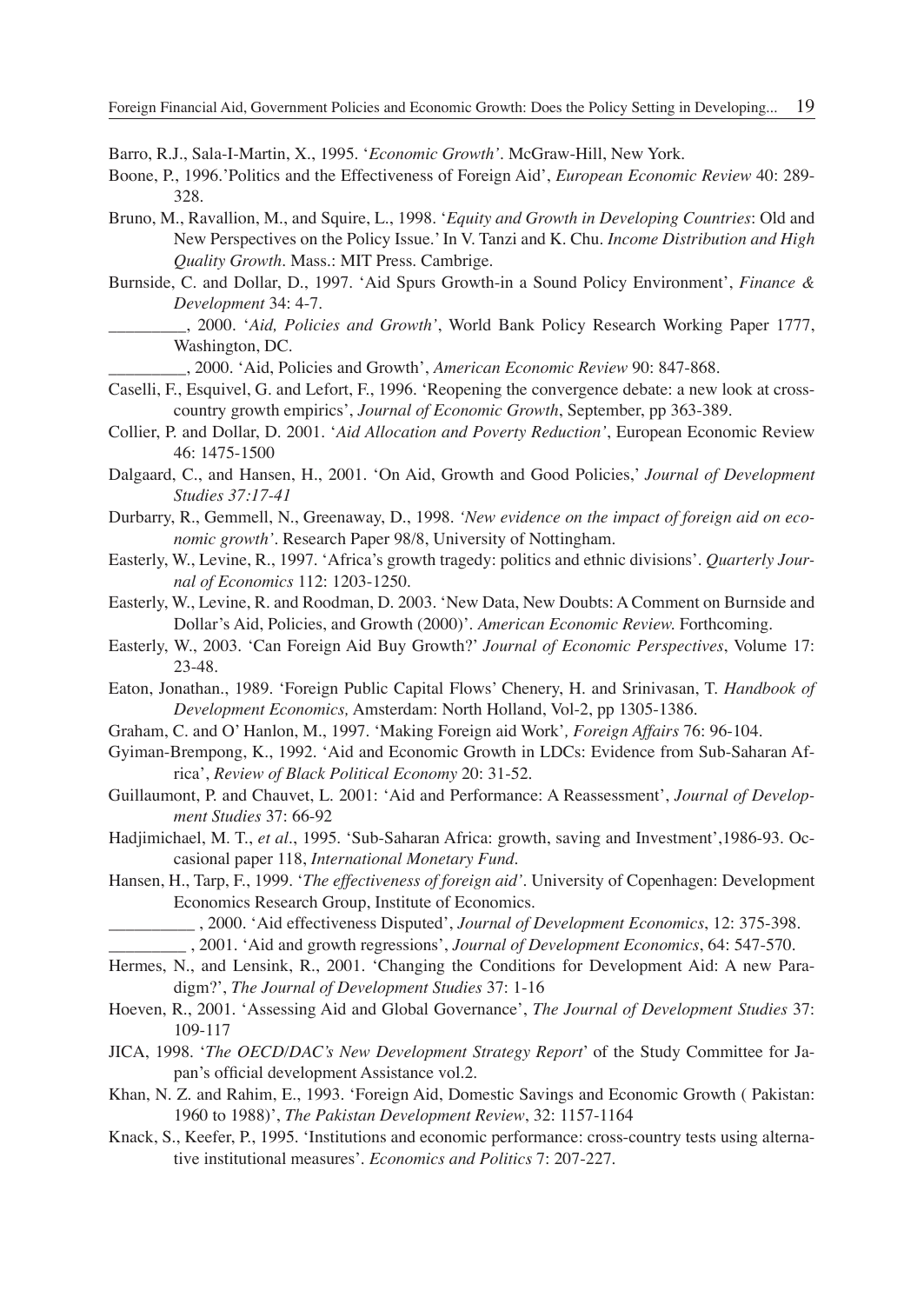| Lensink, R., White, H., 1999. ' <i>Is there an aid Laffer curve</i> ?' Research paper 99/6, University of Not- |  |  |  |  |
|----------------------------------------------------------------------------------------------------------------|--|--|--|--|
| tingham.                                                                                                       |  |  |  |  |

- Lensink, R., White, H., 2000. 'Aid Allocation, Poverty Reduction, and the Assessing Aid Report', *Journal of International Development* 12: 399-412
- Potiowsky, T. and Qayum, A., 1992. 'Effect of Domestic Capital Formation and Foreign Assistance on Rate of Economic Growth, *Economia Internazionale* 45: 223-228.
- Rodrik, D. and Rodriguez, F., 2000. 'Trade Policy and Economic Growth: A Skeptic's Guide to the Gross-National Evidence', *NBER Macroeconomic Annual*. Mass.: MIT Press, Cambridge,  $Ch.5$
- Sachs, J. D., Warner, A.M., 1995. 'Economic reform and the process of global Integration'. *Brooking Papers on Economic Activity* 1, pp 1-95
- StataCorp. 2001. Stata Statistical Software: Release 7.0. College Station, TX: Stata Corporation.
- Vos, R., 1988. 'Savings, Investment, and Foreign Capital Flows: Have Capital Market Become Integrated?' *The Journal of Development Studies,* 24, pp 310-334.
- White, H., 1992. 'The Macroeconomic Impact of Development Aid: A Critical Survey', *Journal of Development Studies* 28:163-240.
- Wooldridge, Jeffrey M., 2000. '*Introductory Econometrics: a modern approach'*, Michigan State University. South-Western College Publishing
- Wooldridge, Jeffrey M., 2002. '*Econometric Analysis of Cross Section and Panel Data'*, Massachusetts Institute of Technology, Cambridge, England.
- World Bank, 1998. '*Assessing Aid: What Works, What Doesn't, and Why*?' Oxford University Press (New York, NY,).
- World Bank, 2001. '*Reviewing Poverty Reduction Strategy Program*'
- World Development Indicators, 1998 and 2001. ' WDI CD's', International Economic Databank APSEG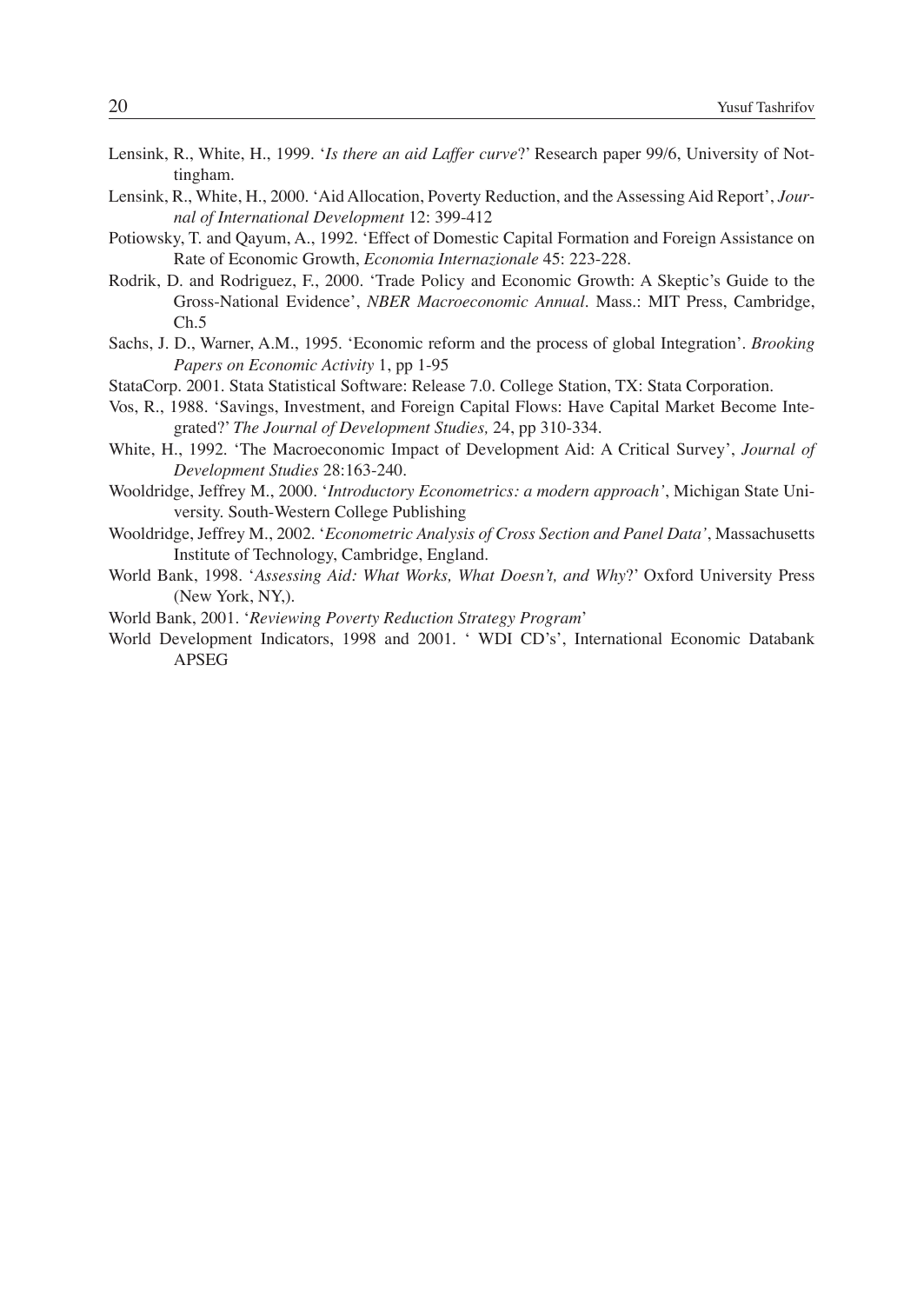## **Appendix**

|  | Table A1: Data series |
|--|-----------------------|
|  |                       |
|  |                       |

| Variable name            | Description                                            | Source                       |
|--------------------------|--------------------------------------------------------|------------------------------|
| Aid                      | Official development assistance as a share of GDP      | OECD-DAC data as reported in |
|                          |                                                        | Hansen and Tarp (2000).      |
| Growth                   | Average growth rate of real GDP per capita             | WDI (1998)                   |
| Igdppc                   | Initial level of real GDP per capita                   | WDI (1998)                   |
| Assasin                  | Number of assassinations per 100,000 population        | Easterly and Levine (1997)   |
| Financial development    | Lagged one period of M2 as a share of GDP              | Burnside and Dollar (2000)   |
| Ethnic fractionalisation | Index of ethnolinguistic fractionalisation, 1960       | Easterly and Levine (1997)   |
| Icrge                    | Institutional quality; security of property rights and | Knack and Keefer (1995)      |
|                          | efficiency of the government bureaucracy               |                              |
| M1/GDP                   | M <sub>1</sub> as a share of GDP                       | WDI (1998)                   |
| M2/GDP                   | M <sub>2</sub> as a share of GDP                       | WDI (1998)                   |
| TaxRev/GDP               | Tax revenue as a share of GDP                          | WDI (1998)                   |
| <b>Trade Openness</b>    | Sum of Exports and Imports as a share of GDP           | WDI (2001)                   |
| Exp/GDP                  | Total Government Expenditure as a share of GDP         | WDI (1998)                   |

Source: Author's own calculation

## **List of Sample Countries**

Algeria, Argentina\*, Bolivia, Botswana, Brazil\*, Cameroon, Chile\*, Colombia\*, Costa Rica\*, Cote d'Ivoire, Dominican Republic, Ecuador, Egypt, El- Salvador, Ethiopia, Gabon\*, Gambia, Ghana, Guatemala\*, Guyana, Haiti, Honduras, India, Indonesia, Jamaica\*, Kenya, Korea Republic (South), Madagascar, Malawi, Malaysia\*, Mali, Mexico\*, Morocco, Nicaragua, Niger, Nigeria, Pakistan, Paraguay, Peru\*, Philippines, Senegal, Sierra Leone, Somalia, Sri Lanka, Syria\*, Tanzania, Thailand, Togo, Trinidad & Tobago\*, Tunisia, Turkey\*, Uruguay, Venezuela\*, Zaire, Zambia, Zimbabwe.

Note: An asterisk indicates the country is treated as a middle-income aid-recipient

Source: Hansen and Tarp (2001).

### **Alternative Policy Index:**

The alternative policy index includes policy measures such as money growth (dM2/dt), tax revenue (share of GDP), total expenditure (share of GDP) and trade openness.

$$
Policy = .0392 + .00107 \left( \frac{TR}{GDP} \right) - .0005 \left( \frac{Exp}{GDP} \right) - 9.86 e^{-07} \left( \frac{dM2}{dt} \right) + .000085 \left( Openness \right), (11.b)
$$